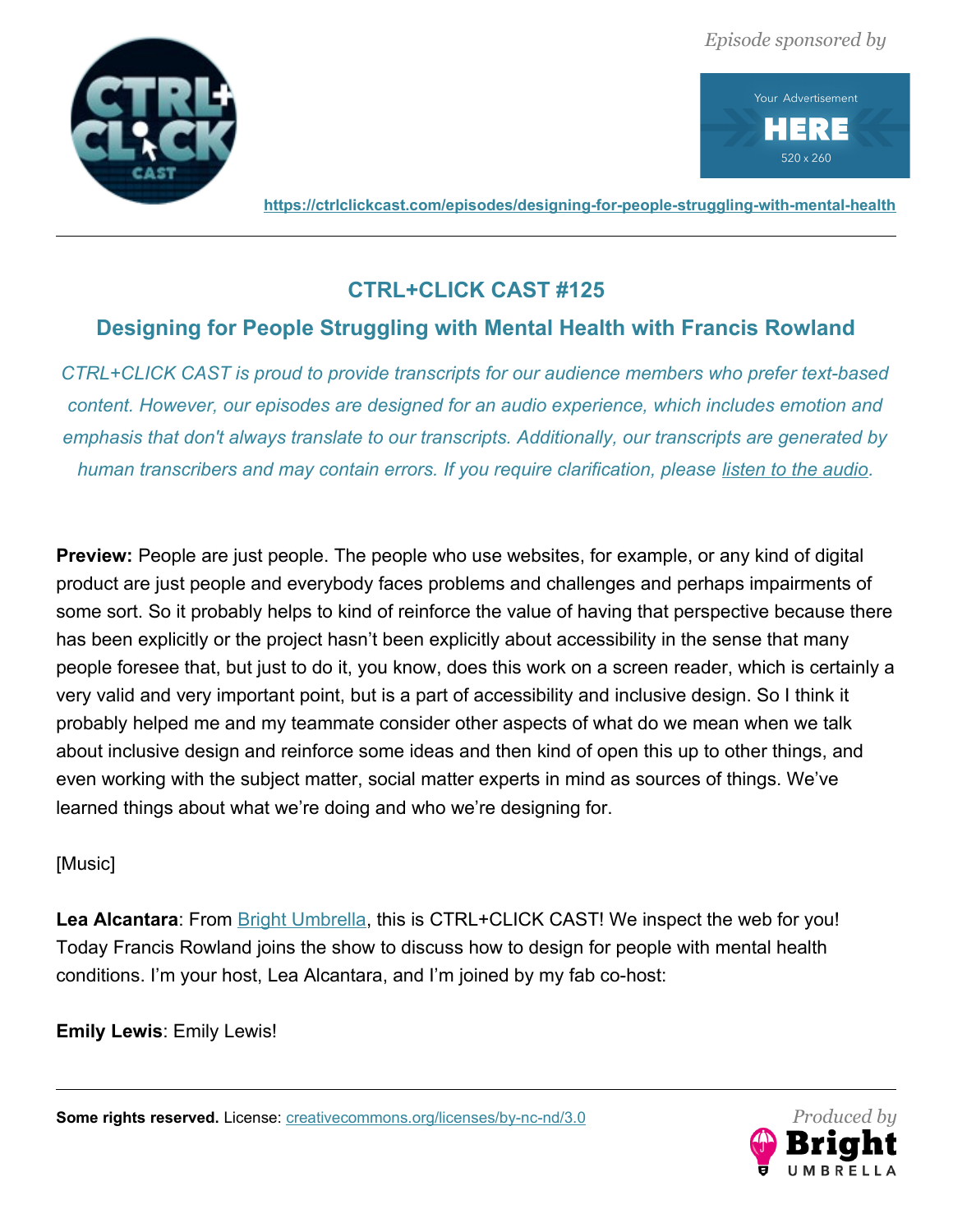



**<https://ctrlclickcast.com/episodes/designing-for-people-struggling-with-mental-health>**

**Lea Alcantara**: This show would not be possible without the support of our sponsors, speaking of we have three sponsor slots left for 2018. Did you know podcast sponsorship has some of the best ROI in the ad world? If you want to speak directly to top designers, developers and agency owners, our podcast is a great fit. Email us at [info@ctrlclickcast.com](mailto:info@ctrlclickcast.com) to sponsor the last two episodes of 2018.

**Emily Lewis**: And starting next month, Lea, sponsorships won't be the only way to support our podcast.

**Lea Alcantara**: That's right. We are launching a Patreon for CTRL+CLICK CAST next Wednesday October 31<sup>st</sup>. We're hoping the Patreon support will help us innovate and experiment with content, but we also want it to help us better connect with you, our listeners.

**Emily Lewis**: Yeah, that's why we're offering some pretty sweet rewards for our supporters, early access to new episodes, voting on topics, SWAG…

**Lea Alcantara**: Access to a private Slack to chat about episodes after they're released, even one-onone video chats with us to talk about whatever you want. [Laughs] So please stay tuned to our Twitter feed for all the details at CTRL+CLICK CAST. All right, let's get to today's episode.

**Emily Lewis**: Just like last episode, we're focusing on mental health this month in honor of World Mental Health Day and Mental Illness Awareness Week. Last time around, we had career counselor Dina DeLapa on the show to talk about self-care to help us better manage job stress and burnout and even deal with negative feedback at work, and today we're still talking about professional stuff in context of mental health, but this time, really about how to be better designers like expanding our idea of what inclusive design really is and how we can create good user experiences for people who are struggling with their mental health.

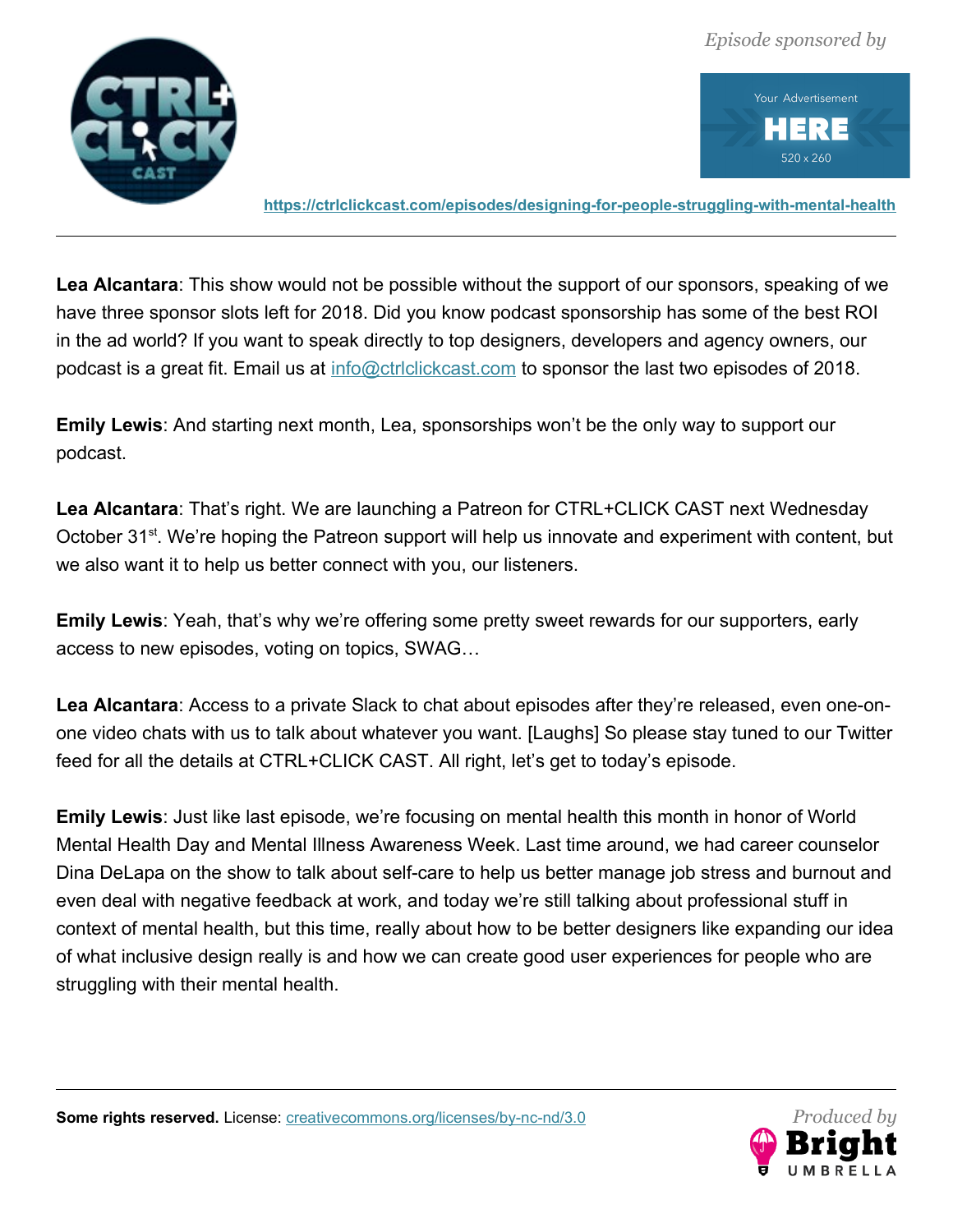



**<https://ctrlclickcast.com/episodes/designing-for-people-struggling-with-mental-health>**

Joining us is Francis Rowland. He is the senior UX architect at Sigma, leading their office in Cambridge, UK, where he is involved in the full cycle of design projects, from research to ideation to design strategy and evaluation. Welcome to the show, Francis.

**Francis Rowland**: Hi Emily. Hi Lea. Thanks for having me. It's really nice to be here.

**Lea Alcantara**: Thank you. So can you tell our listeners a bit more about yourself?

**Francis Rowland**: Absolutely, so as you said in your introduction, I'm based in Sigma's Cambridge office. So our office is actually on a science research campus so we're surrounded by European science institutes and other kind of businesses who are mostly focused on doing things with biological data, so we're kind of the odd ones out on this campus because we're all designers, but we find ways to get on and we work with some of the people here, with some of the other companies and institutes, which is pretty good fun.

**Emily Lewis**: Nice. So how did you even get started working on the web?

**Francis Rowland**: [Laughs] That was a long time ago. So originally I did a degree in environmental science, so quite different stuff, but while I was at the university, I had friends who worked on and were studying computer science and they introduced me to this thing called HTML and using chat sites, if some of you remember chat sites.

**Emily Lewis**: [Agrees]

**Lea Alcantara**: [Laughs]

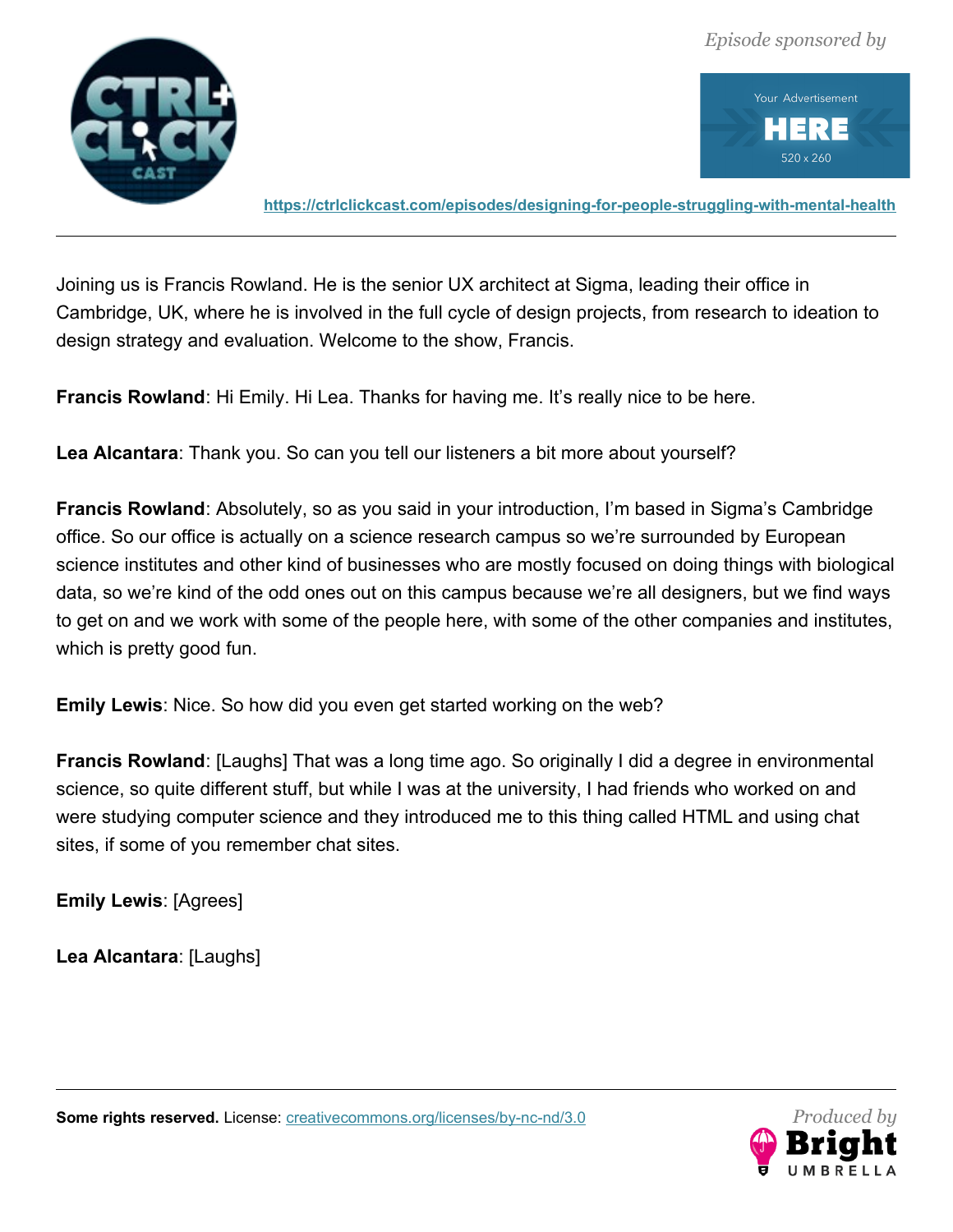



**<https://ctrlclickcast.com/episodes/designing-for-people-struggling-with-mental-health>**

**Francis Rowland**: And the fact that you could use HTML to kind of do things, funky things like change the color of text and make things italic, and I thought, "This is pretty clever," and so learned a bit more about it I guess and then when I graduated, my first job was kind of so much of really just for a few weeks was updating things on somebody's website. I kind of went from there really.

**Emily Lewis**: Yeah, I think that's sounds very similar to me as well. [Laughs] You know, before we get into today's episode, I want to remind our listeners that none of us are mental health experts, we're web professionals, even though we are going to be talking a little bit about mental health today. But if you are struggling with your own mental wellbeing, please reach out to professionals and we're going to make sure to include links to some reputable organizations that have resources in our show notes on our website. All right, so Francis, this whole episode came about because last year, I saw on an interview you did with Digital Arts about your team's work with the mental health charity Mind.

#### **Lea Alcantara**: Yeah.

**Emily Lewis**: And I thought it was interesting in that interview, you noted that designing for people with disabilities first has been a really effective strategy for just overall good user experience, like a good baseline. So can you explain a little bit more about why can accessibility-first approach works?

**Francis Rowland**: Sure. I think it's an interesting approach to take because it asks us to change our perspective ultimately. So it's asking us about who we're designing for and, in fact, to think the idea that we might be designing for our future selves.

#### **Emily Lewis**: [Agrees]

**Francis Rowland**: So it's very easy to design for ourselves now so I can design for my situation very easily because I know myself and I know all the people like me, but what it's asking us to do is to

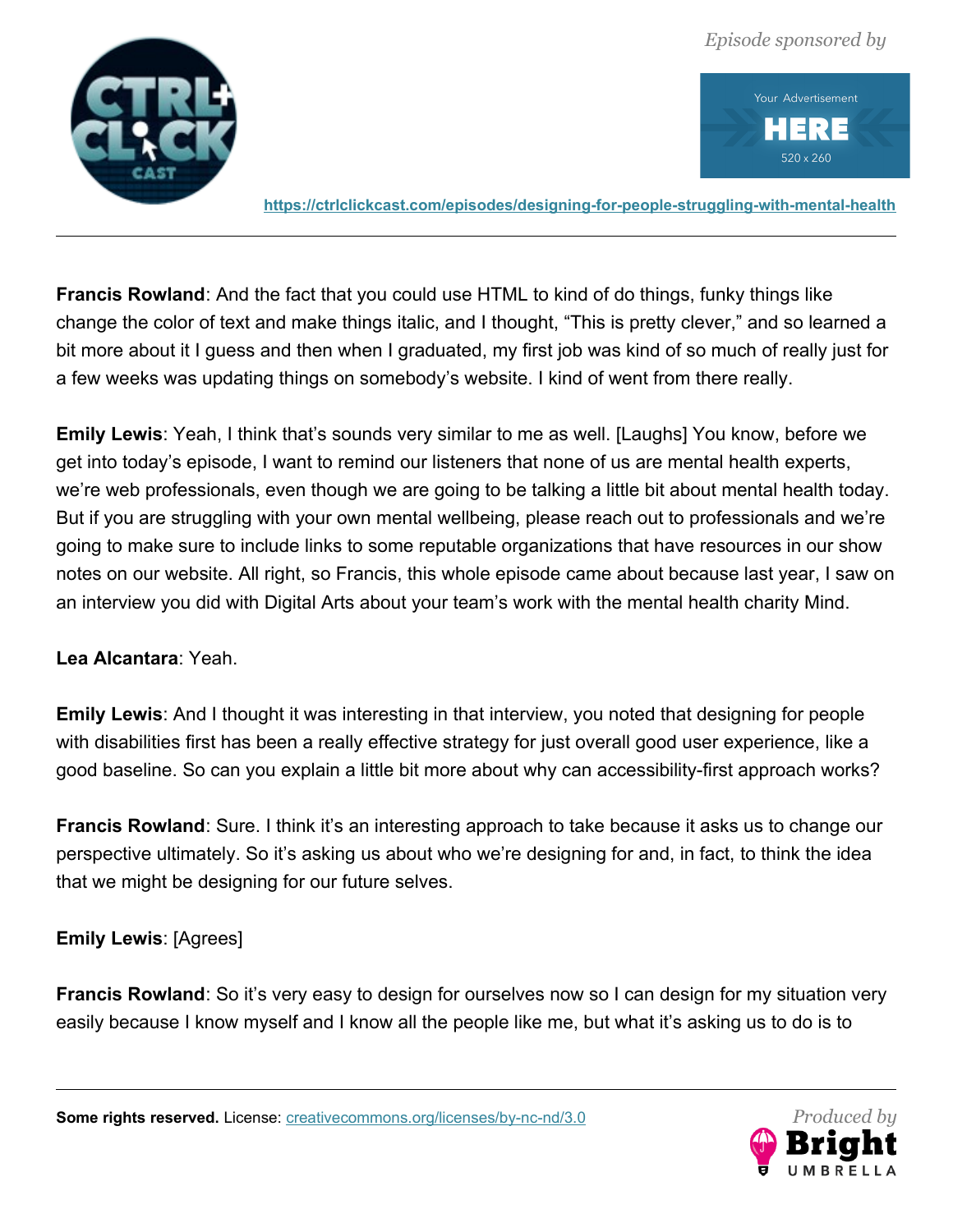



**<https://ctrlclickcast.com/episodes/designing-for-people-struggling-with-mental-health>**

think of it more widely, and in doing so, we can often find very kind of elegant but simple solutions to think that yes help somebody who may have an impairment that impacts their ability to access information or to perform tasks that can actually help people more widely that make things just generally easier to use and more welcoming.

**Emily Lewis**: Well, you talk about may be designing for our future selves, not just people we may perceive to have a disability, what do you mean by that? Like what kind of future self are you referring to? For me what comes to mind is I just turned 44. My eyesight is really changing a lot.

#### **Lea Alcantara**: [Agrees]

**Emily Lewis**: And I'm constantly telling Lea I need better contrast and higher fonts in the comps that she sends me. That wasn't there a decade ago.

**Francis Rowland**: Yeah, I mean, it's exactly that sort of thing. All of us change over time. So it's not a "them and us" situation. We're not permanently able bodied with perfect vision and perfect mobility and perfect cognitive skills. We all change with all of these things. So exactly, as we age, our eyesight changes, our range of motion changes, but there are also I suppose not necessarily a permanent thing in the future, there are situational changes that we can have so we might break an arm or we might have had a head injury or we might be designing for people who are doing something else, and while using something that we've designed, they might be holding a baby in one arm.

# **Emily Lewis**: [Agrees]

**Francis Rowland**: You know, all of these different situations that are not like me at my desk in my office that we need to think of. So yeah, sometimes it's the future self and sometimes it might be considering different situations in which some things has been used.

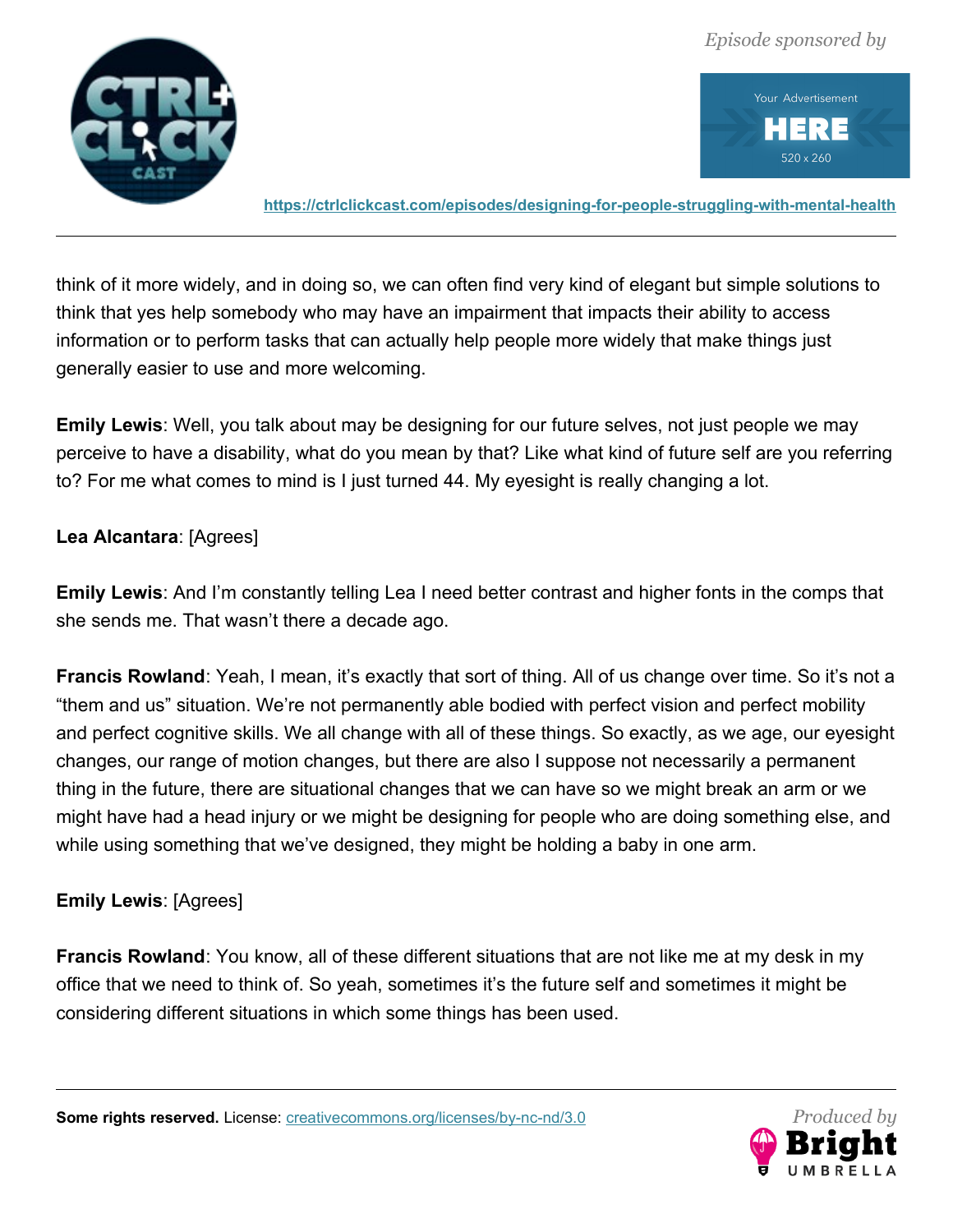



**<https://ctrlclickcast.com/episodes/designing-for-people-struggling-with-mental-health>**

**Emily Lewis**: You mentioned that there are oftentimes really elegant but simple solutions that we can take taking that accessibility first. Could you share an example of that that may be people might be familiar with or might be simple for them to think about themselves?

**Francis Rowland**: Yeah, I guess so. I mean, I suppose the first thing that comes to mind, which many people, many of your listeners will think, "Yeah, I've seen that or I've done it myself," is to chunk information or to chunk pieces of a task, so to cut things off into you read or you do a thing and then when that's completed, you then show and allow somebody to interact through the next thing.

## **Emily Lewis**: [Agrees]

**Francis Rowland**: So an example might be a kind of a checkout process, let's say, where you hopefully are clearly taken through a process where you select an item, let's say you add it to a basket, and then there's the billing information, the postal address, those kinds of things that you're asked for in sequence. That's something that can help people who may struggle with being asked for all of that at once.

#### **Emily Lewis**: Right.

**Francis Rowland**: Let's face it, that's probably most of us. If you pour all of that on a screen at once, let's say, that can be a bit overwhelming where you think okay and it's fine, this information and it's fine. This thing, it certainly adds a cognitive load, but it's unnecessary really.

#### **Emily Lewis**: [Agrees]

**Francis Rowland**: So if we can design those kinds of things thinking that it would help somebody who needs it, for whom it's simplest go-to things in steps and have those chunks of tasks they need to perform, that can also then be true for the wider community or the wider population, I guess.

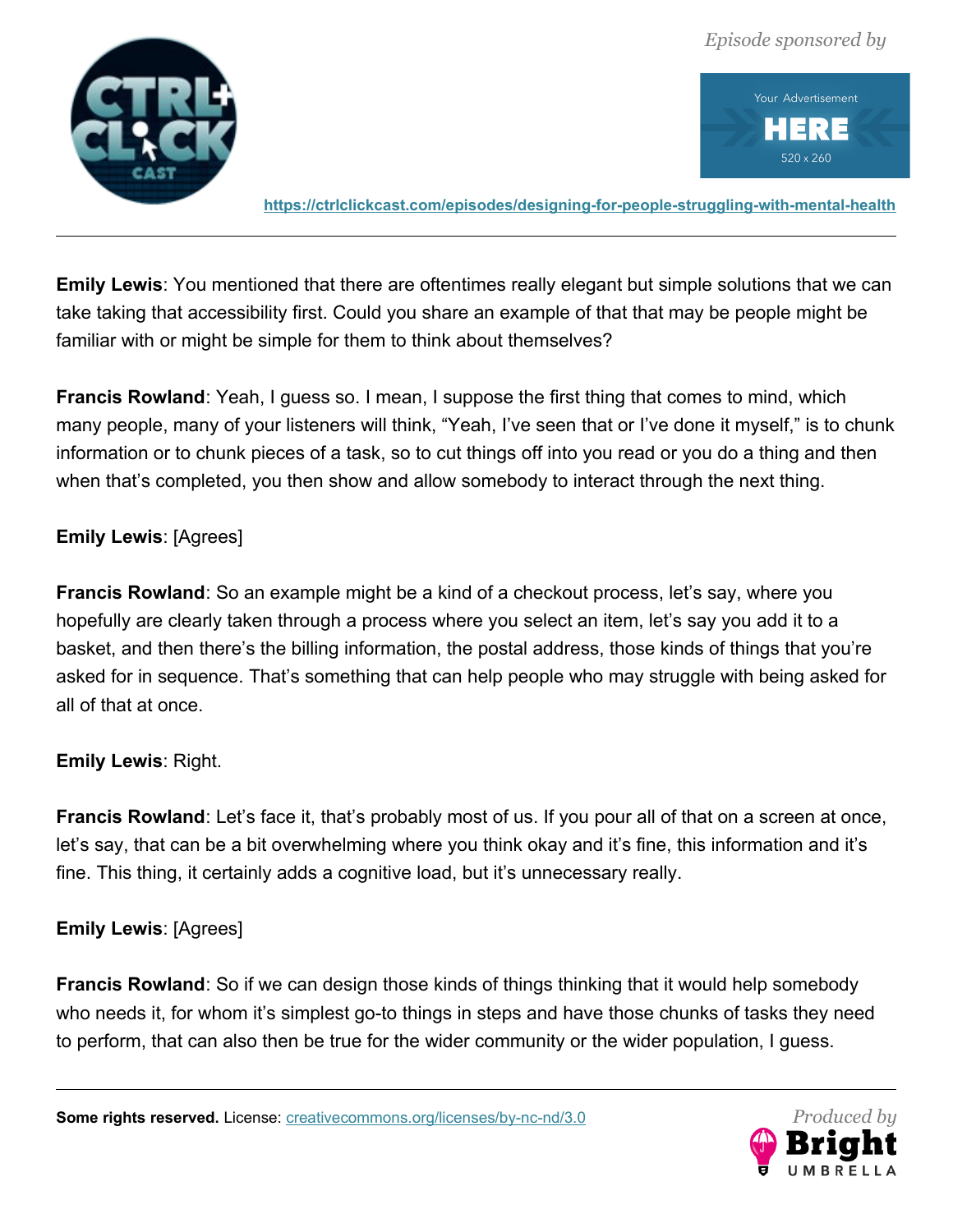



**<https://ctrlclickcast.com/episodes/designing-for-people-struggling-with-mental-health>**

**Emily Lewis**: That makes sense.

**Lea Alcantara**: I think that's a really important thing to underline over and over again in that while we are focusing a lot on accessibility and mental health with this particular topic or just approaching design, there's a wider benefit, immediate benefits in user experience when you have this particular perspective because right now when you're talking about say like form design and cognitive load, you don't necessarily have to be someone with mental health issues to want to close that page and not press buy because it's simply too busy or overwhelming and the lack of simplicity just doesn't help you fulfill your tasks.

## *Timestamp: 00:10:16*

**Emily Lewis**: Yeah, and I think there's data to back it up and just generally breaking something out like that increases conversions so it's connecting with everyone.

#### **Lea Alcantara**: Right.

**Emily Lewis**: So I mentioned the work you did with the charity Mind. Before we get into the specifics of tips for thinking more inclusively and designing better user experiences, can you talk a little bit more about that work for Mind, what they needed, what their business goals were, and then what you all did to help them achieve those?

**Francis Rowland**: Absolutely, yes. So we started working with Mind in summer of last year, so summer of 2017, and they approached us because, I mean, ultimately, I think the thing they started with was wanting to improve their website.

**Emily Lewis**: Yeah.

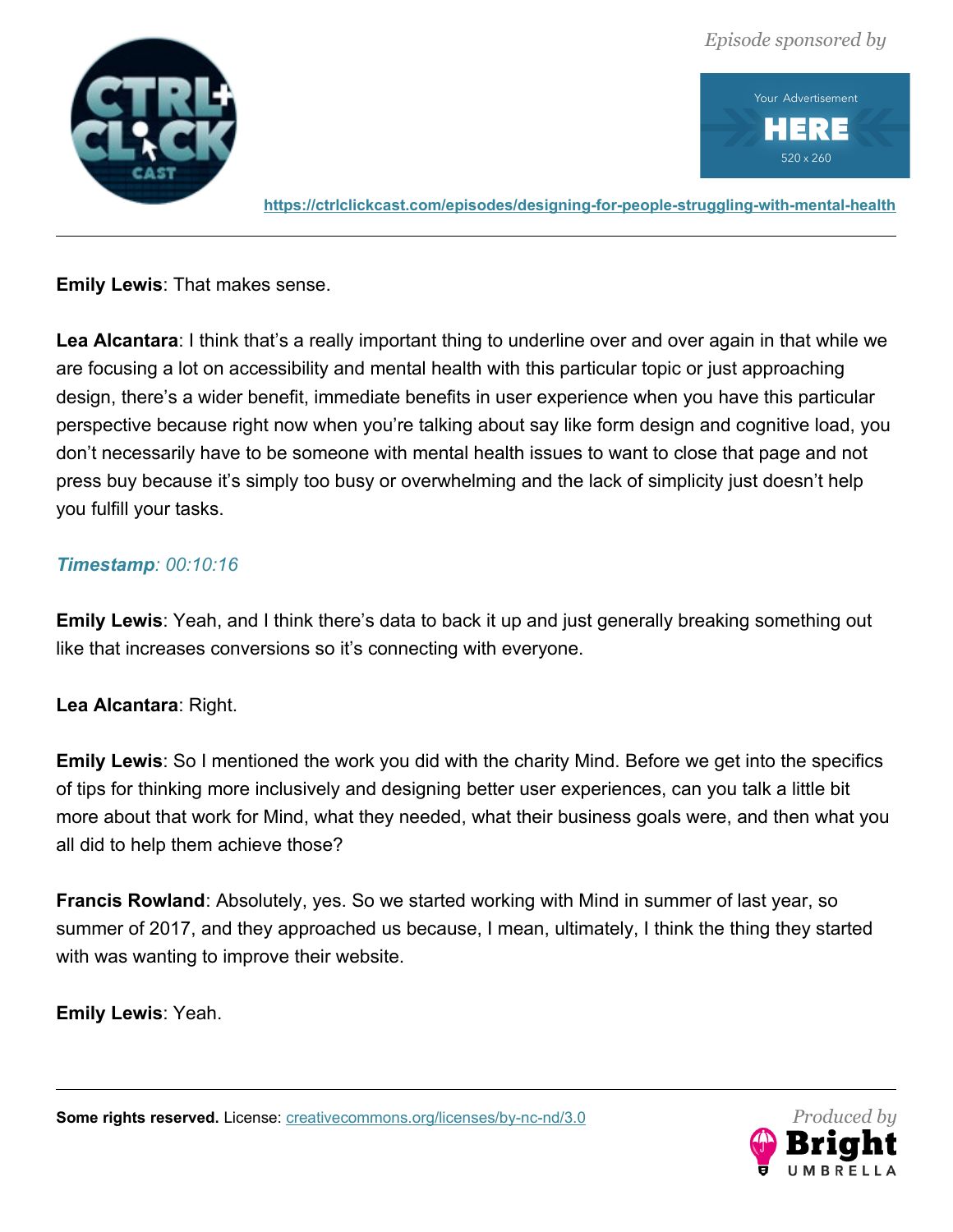



**<https://ctrlclickcast.com/episodes/designing-for-people-struggling-with-mental-health>**

**Francis Rowland**: So they have a website that runs on an architecture that needed to be updated so content management system and then other things that plug into that, but whilst doing that, whist making this kind of technical change, they wanted to make changes to how things are designed, so how information is presented to people or how people could get involved in fundraising events or donate money to Mind that do try and tackle this. So it's part of the bigger digital strategy that is still ongoing for Mind to really make the most of the kind of digital channels for which they connect to people. So the primary goal is to kind of I guess sufficiently and effectively deliver information about mental health conditions or treatment or the law to people in the UK so the leading charity in the UK who do this and provide this as a service to I guess people in the country, but they wanted to make primarily the delivery of the information as clear as possible.

## **Emily Lewis**: [Agrees]

**Francis Rowland**: Beyond that, they are a charity. As with charities anywhere, they rely on donation and charitable giving to do what they do, to provide the kind of great information and guidance that they do. So they also wanted to drive more donations and to raise the profile of their fundraising events and get people involved in running races or doing parachute jumps or for being sponsored to raise funds for Mind as well.

**Emily Lewis**: And this is an assumption, but it seems to me that given the fact that they provide a lot of information to help the people who may be struggling themselves or may have family members that they have an audience that has challenges that may be a typical person on a typical day may not be experiencing.

**Francis Rowland**: Correct. So when we started working with them, they had already done some work themselves to develop some kind of personas for the kinds of people who use particularly that website.

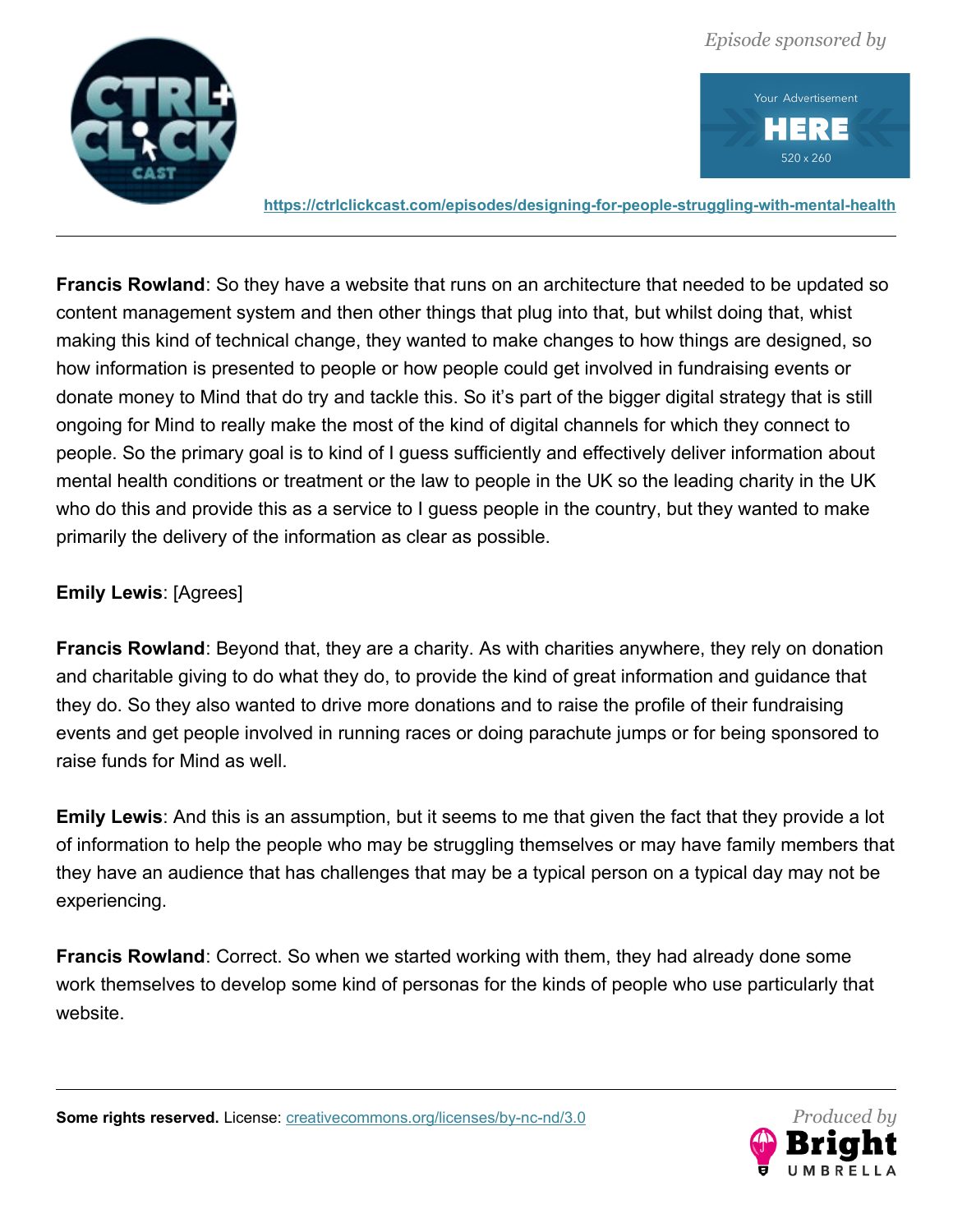

Your Advertisement Ξ 520 x 260

**<https://ctrlclickcast.com/episodes/designing-for-people-struggling-with-mental-health>**

**Emily Lewis**: [Agrees]

**Francis Rowland**: So the kind of core focus is on the website, and yeah, within that, then they had to think about people who were coming up with information and some people who were coming because they had to kind of perhaps chronic mental health condition as kind of an ongoing thing or as you say, they were seeking information on behalf of a family member and who may be in a situation where, "I need this information now, who do I contact about this? Help me out."

## **Emily Lewis**: [Agrees]

**Francis Rowland**: So not always necessarily people who are in a crisis situation, although Mind do try and support that group of people as well, but just getting people to the right information without getting in their way really.

**Emily Lewis**: Well, I mean, even if you yourself is in crisis, if you're trying to get information for someone else, it feels like a crisis too, so like you said, you want to get that information quickly without friction, making it simple so that you can get that information and move on to the real problem at hand.

#### **Francis Rowland**: Exactly, yeah.

**Lea Alcantara**: Is there anything particularly unique about viewing that user experience challenge with that particular audience? Because overall, obviously, a lot of us, web designers and developers, want to remove friction in general, was there anything that you learn with this particular project that changed your perspective or was there a particular nuance that you were like, "Oh, for this audience, we really need to consider X?

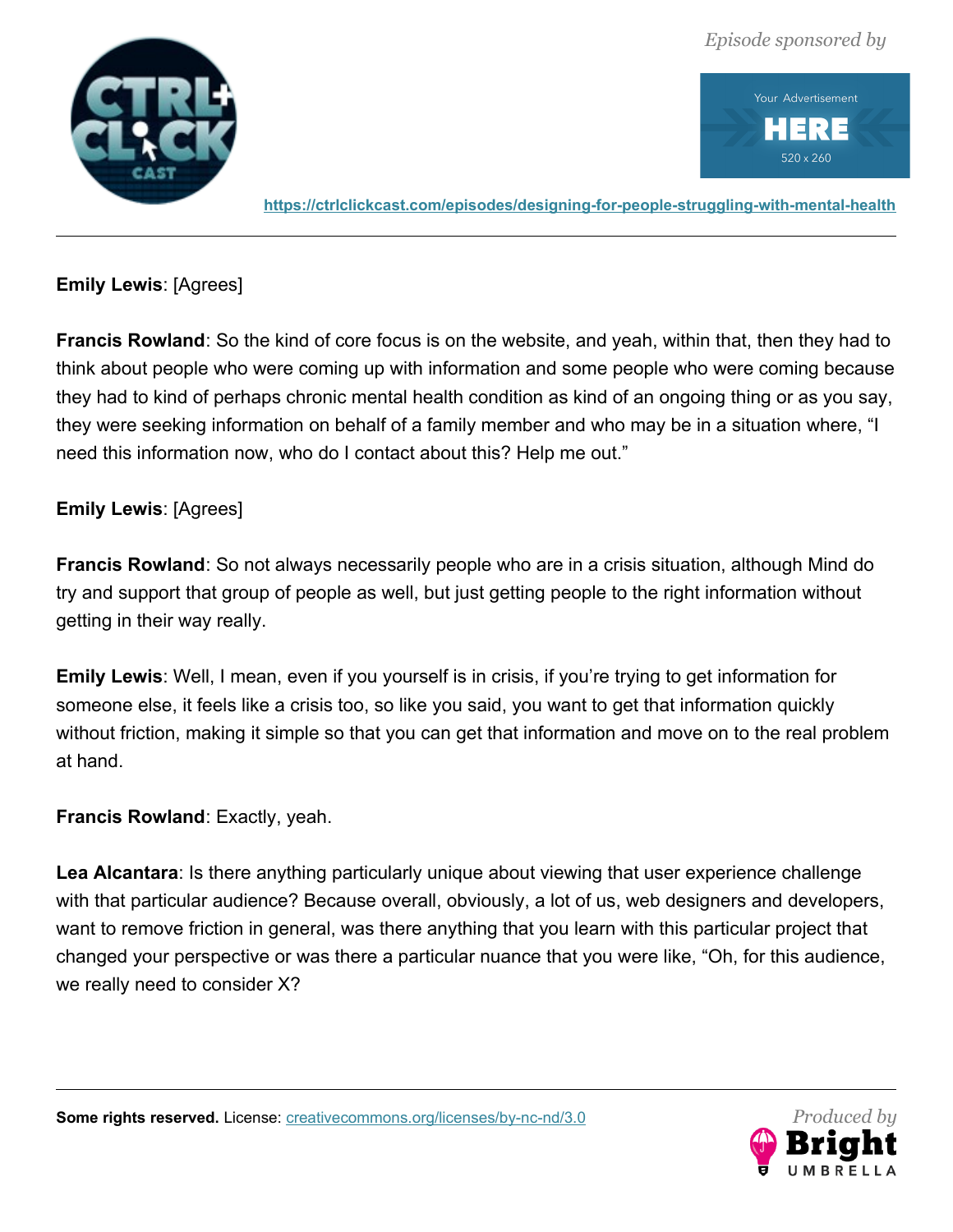



**<https://ctrlclickcast.com/episodes/designing-for-people-struggling-with-mental-health>**

**Francis Rowland**: So I suppose one of the interesting things that probably is the case, I think you know this, with anyone who reflects on it afterwards, it's probably the case. You know the situation as well, but certainly when we worked at Mind, it was to think that people or let's say her persona might change. So they might go from somebody who's seeking help and information to somebody who wants to get involved in fundraising event because they want to give back effectively.

## **Emily Lewis**: [Agrees]

#### **Lea Alcantara**: [Agrees]

**Francis Rowland**: So that we are continuing to work with Mind, so we're still thinking about. It's really to consider the transition between personas really, so you're not always one thing. You're not always seeking help so that from a design points of view, then you don't want to kind of funnel people down information where you'd say, "Oh, are you seeking help? Okay, well, here's how to do that," or funneling them the fundraising route necessarily. We want to allow people to move between those things because they think, "Oh, I found out what I need to do, that's great. How could I donate, for example?"

**Emily Lewis**: [Agrees]

# **Lea Alcantara**: [Agrees]

**Francis Rowland**: And so that they shift them into a slightly different, you know, or they have different needs, they don't have a different profile effectively. So I guess we were kind of juggling that knowledge while also thinking about making design choices really.

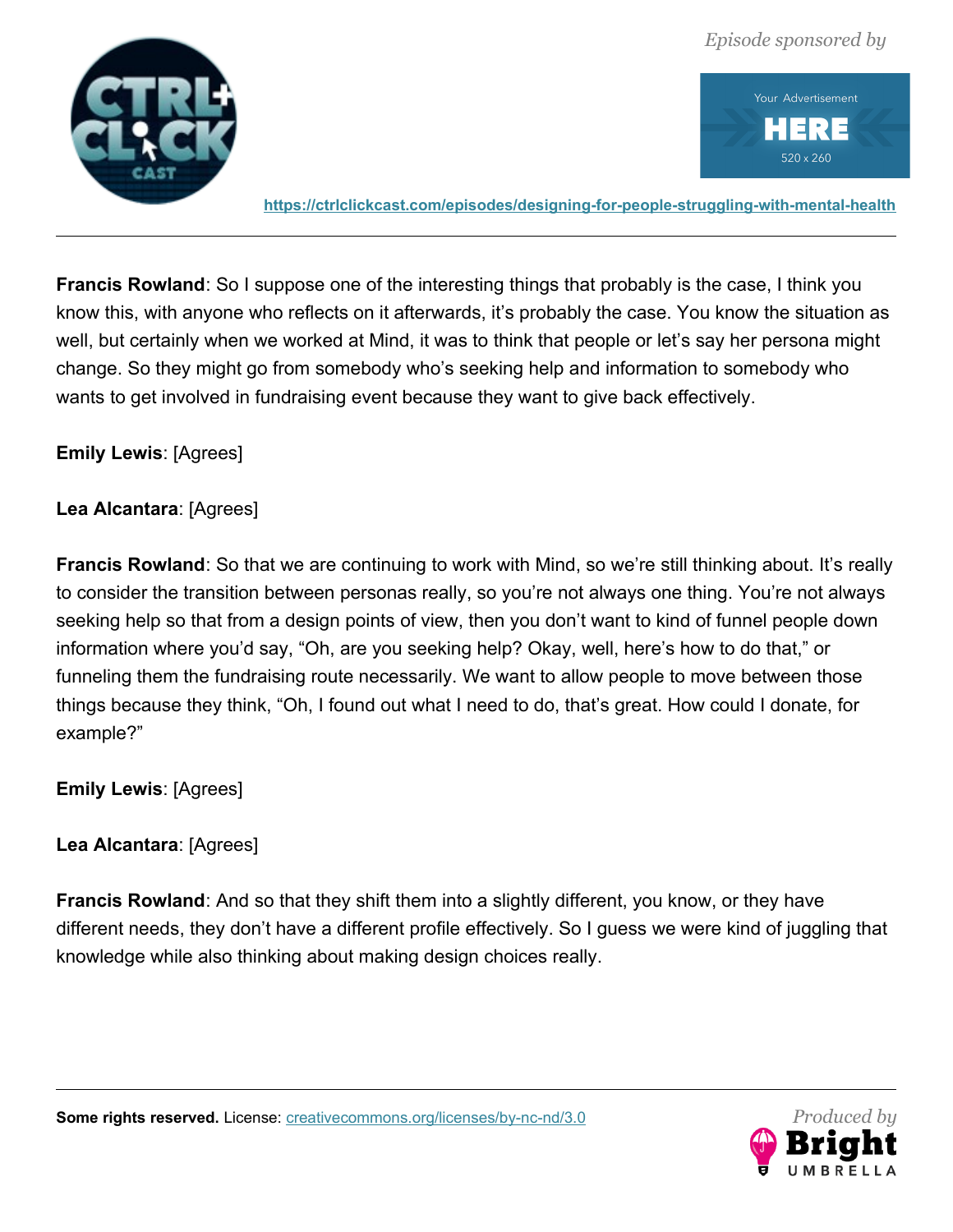

Your Advertisement RE 520 x 260

**<https://ctrlclickcast.com/episodes/designing-for-people-struggling-with-mental-health>**

**Emily Lewis**: I mean, that challenge alone, it reflects a broader accessibility challenge. It's one of the reasons why here in the US, some of the standards require that you have multiple paths of navigation to really give people that freedom of choice, but at the same time you have to make those design decisions about not overwhelming. I was thinking when you were just talking earlier about chunking up a form process for a user who might feel overwhelmed by that tremendous amount of information that they have to contribute, I think that same thing shows up not just on websites, but even like in apps for me. It came up as one of the things Lea wants me to do professionally is to engage more on Slack.

## **Lea Alcantara**: [Agrees]

**Emily Lewis**: And it triggers my social anxiety, like it is completely overwhelming for me, and I don't understand how people get value out of it because it feels like something that's just too much and so for me, I just turned off and I feel like that that's one of those things that when you're experiencing either an app or a site that that point of overwhelmingness, whatever the right word for that, that really can shut someone down. So giving that freedom of getting out of it, like making it a funnel, not keeping them tied in to one avenue, kind of, can help relieve that.

**Francis Rowland:** I think that's correct. Yeah, exactly, so for example, within particularly how Mind presents information about mental health conditions or treatments or the law, there's a lot of fairly technical terminology because it's the correct terminology.

**Emily Lewis**: [Agrees]

**Lea Alcantara**: [Agrees]

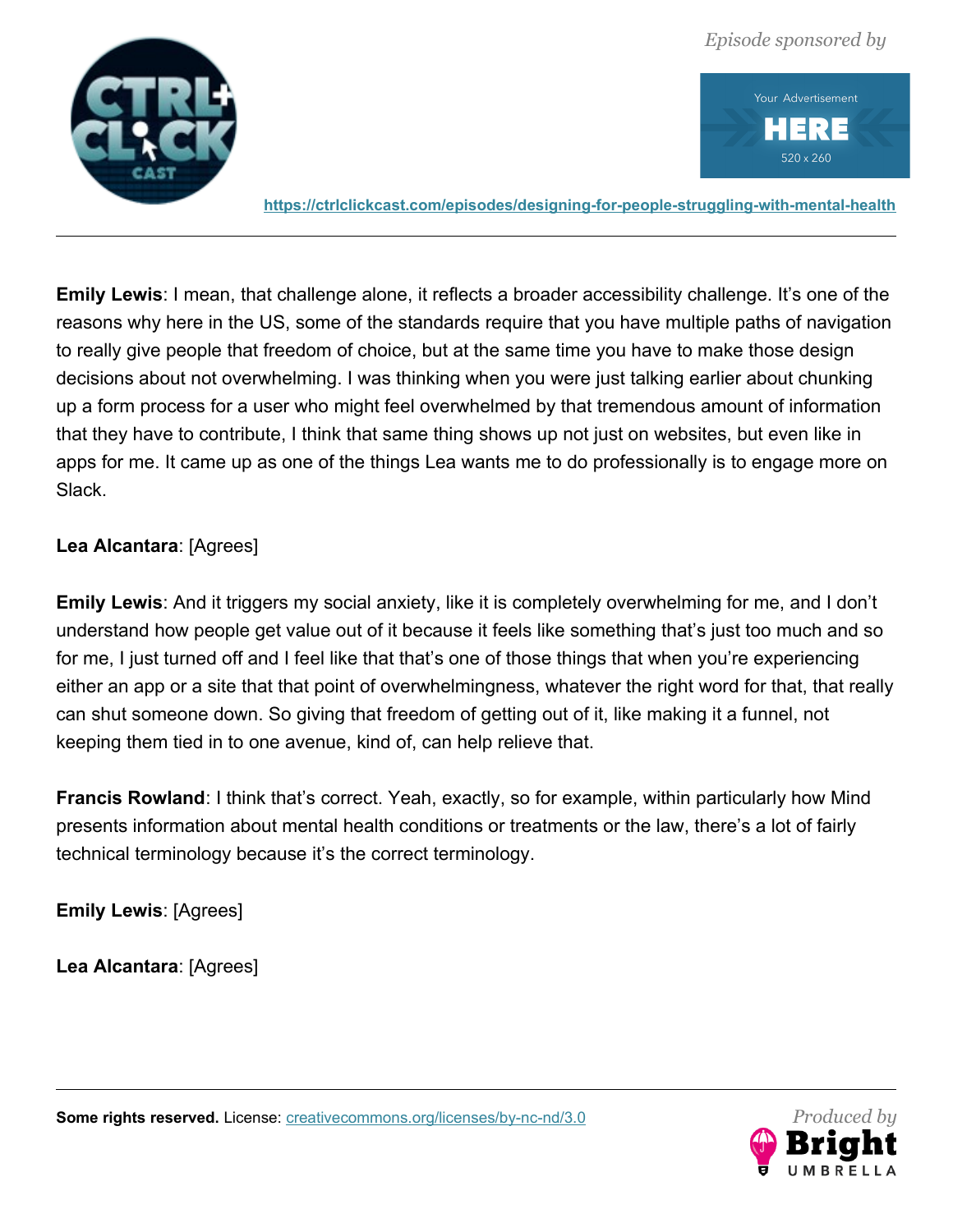



**<https://ctrlclickcast.com/episodes/designing-for-people-struggling-with-mental-health>**

**Francis Rowland**: You need to be sure about which words you're using. So if people kind of get funneled too much, they might feel a dead end because they think, "Now, wait a minute, this isn't what I need. This isn't me. I don't recognize myself here." So Mind, they're often very careful about how they do it, how they allow people to move kind of sideways, if you see what I mean, between things and not kind of get stuck down an alleyway and the like.

#### **Emily Lewis**: [Agrees]

#### **Lea Alcantara**: [Agrees]

**Francis Rowland**: So that's something that we then try to reflect. As we work the thing, we began to kind of process like new ways of presenting things like information to allow that sort of sideways movements and make it clear where are you, what is this about, is this the right place to make the decision quickly and then be able to go back from that, which essentially is a basic usability issue to allow people to avoid that and be able to recover from them if they make them.

#### **Emily Lewis**: [Agrees]

**Lea Alcantara**: I feel like that leads really well to a great listener question we got, especially when you mentioned like a user could read something and say like, "That doesn't sound like me." She asked, "Other the more obvious accessibility requirements such as non-seizure inducing content and color contrast and psych-based color theory, is designing for mental health more about content tone and voice?"

**Francis Rowland**: That is a good question, yeah. I mean, I think there is something in that. I think probably yes it is, it has to do with that. We early on, I think, settled on the idea that there were some design principles really that we wanted to follow, and the most prominent one that comes to mind is one about reassurance.

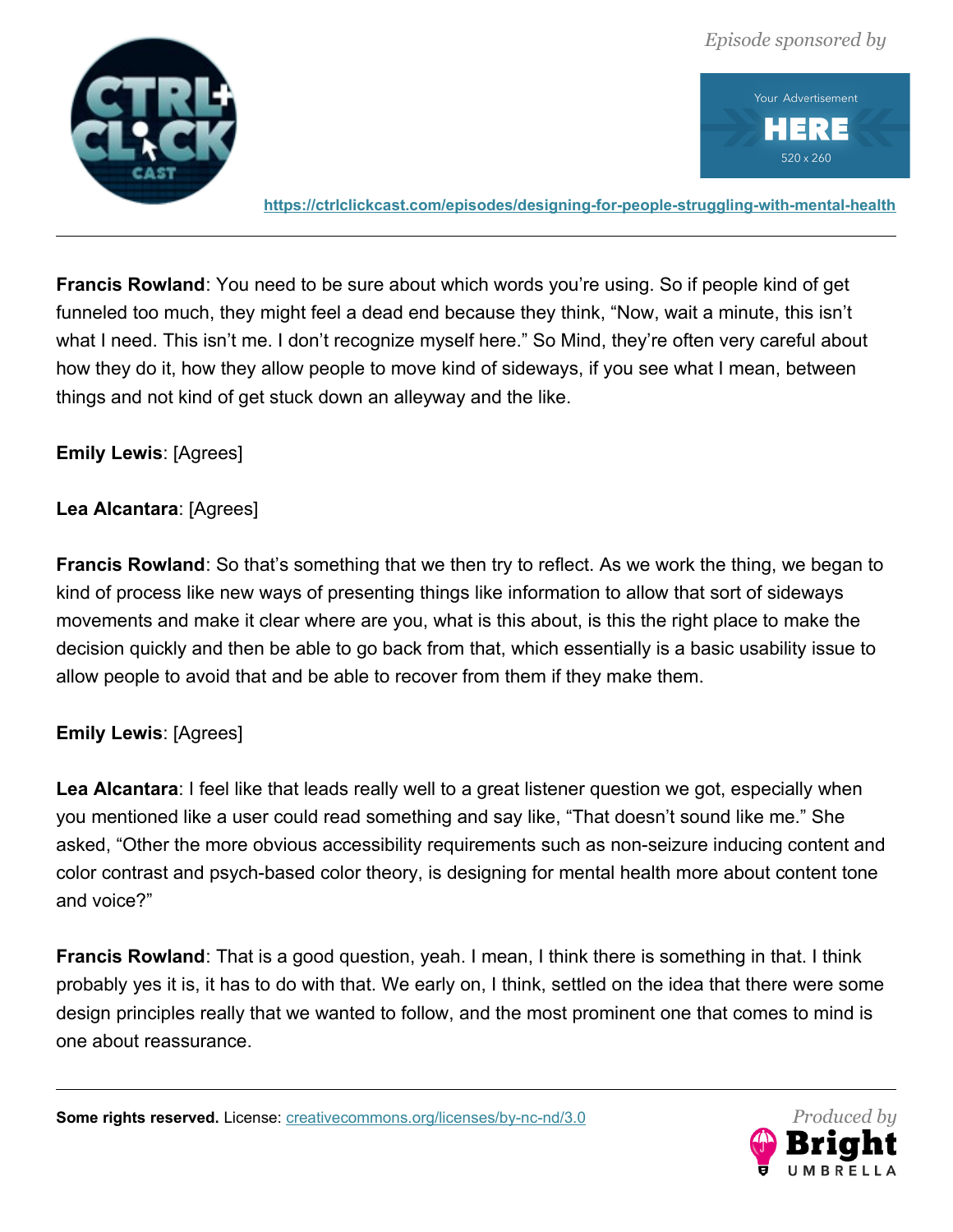



**<https://ctrlclickcast.com/episodes/designing-for-people-struggling-with-mental-health>**

**Emily Lewis**: [Agrees]

**Lea Alcantara**: [Agrees]

**Francis Rowland**: So reassuring the reader of the information that they weren't being considered that this was for them and to then adjust the tone accordingly so that although yes there is kind of specific terminology that one has to use when talking about mental health conditions, for example, it does still not vary, it's not cold, and it's not clinical and that the content teams who work at Mind are very good writers and they're very conscious of that, so they write accordingly, so they deliver factually correct, reliable information. It has a stamp, like an information stamp that says very, very high quality information, but yes, they are thinking about tone and kind of we each try to work that as well really. It's just to try and make something that was welcoming. It's actually not hard and cold.

**Emily Lewis**: Can you talk about that a little bit more? Can you talk about some of those design strategies that align to create something that wasn't cold, something that was reassuring?

# *Timestamp: 00:20:09*

**Francis Rowland**: So some things were fairly simple. So for example, making it very clear what this we page is about when you get to it. So web pages generally can often have a lot of fluff, a lot of things happening around the top and the sides that can annoy effectively and you as a reader it needs to be clear quickly, "Is this relevant to me? Is this what I want?" And the same is true for pages of information, for example, on Mind's website. So we would want to clarify what this page is about so you as the reader can quickly make a decision, "Is this right for me?" So making it more prominent really the title of the page, even perhaps changing the title page slightly to be clear and obvious was something we wanted to do. And to relate back to the point I made earlier about kind of chunking, about cutting up information, we've built that into the moment you're still in that kind of the first time stage.

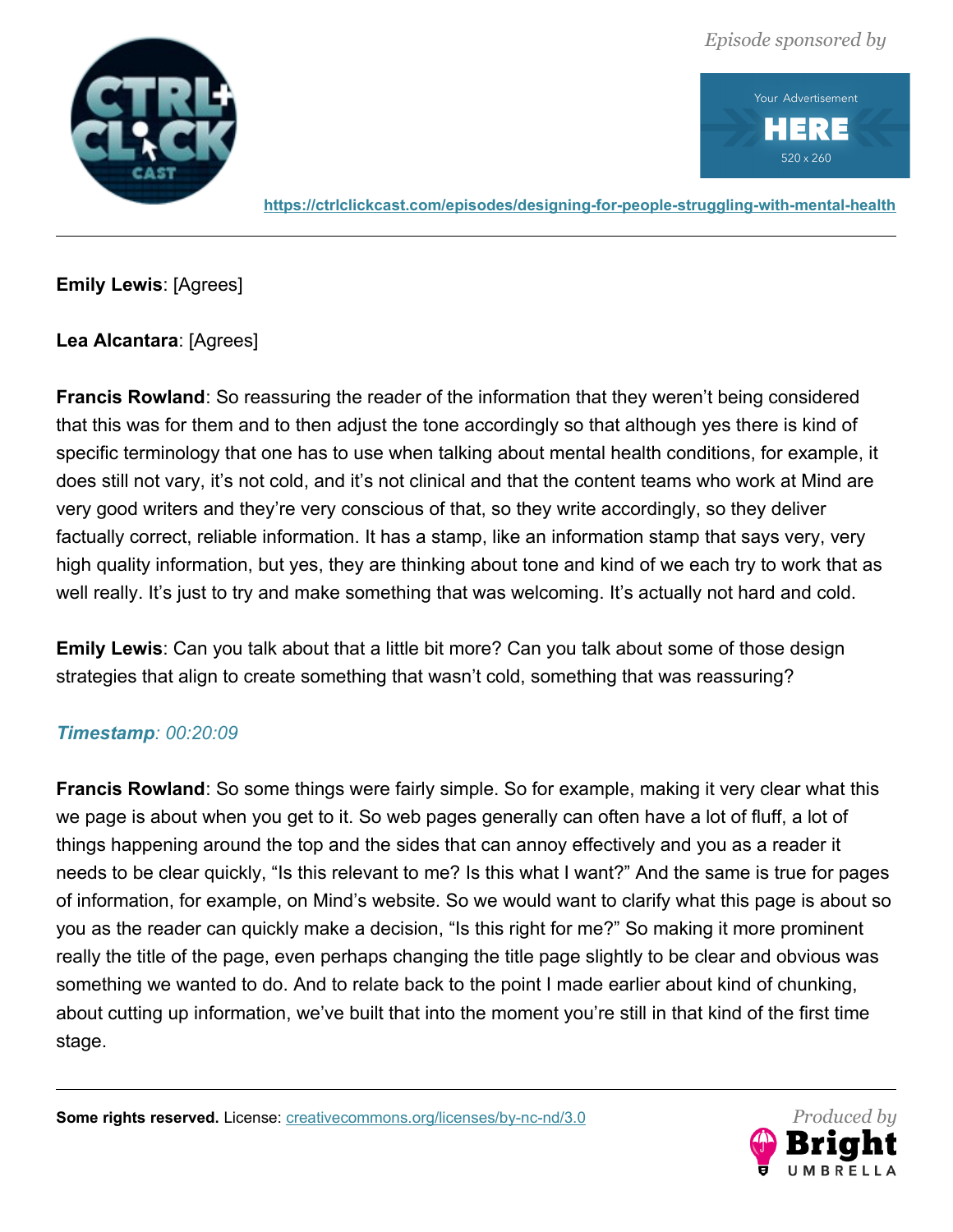

Your Advertisement Ξ 520 x 260

**<https://ctrlclickcast.com/episodes/designing-for-people-struggling-with-mental-health>**

**Emily Lewis**: [Agrees]

**Francis Rowland**: But we built that into how we suggest information is presented, so that it's easier to see quickly the very relevant information and then choose to kind of expand things and dig into it a little bit more. If you need to know about the law around this, so you need to find some other kind of pieces of information. It's not all printed all at once, but you as the reader can choose to kind of find your way, explore a little bit, but still the very first thing you see should give you something. It should either tell you you're in the right place and where you think reassure you by doing that or say, "Okay, this is what you're looking for."

# **Emily Lewis**: [Agrees]

**Francis Rowland**: But it's easy to go somewhere else so that the navigation is very clear to like move away or move backwards, let's say.

**Emily Lewis**: You know, this may sound like such a lay person's perspective, but was color at all at play in here? I remember like my Psych 101 class talking about how different colors were used in hospitals to make people feel calmer. Did color come into play at all?

**Francis Rowland**: It has actually, yeah. When we started working with Mind, it wasn't kind of like a blank slate, let's change everything. So they have their brand.

**Emily Lewis**: [Agrees]

**Francis Rowland**: So they have the website, but they also produced print material there and events, there are shops as well that they use to raise funds. There are many things, physical and digital, that have a brand and use colors in a certain way. So we couldn't start completely from scratch like that.

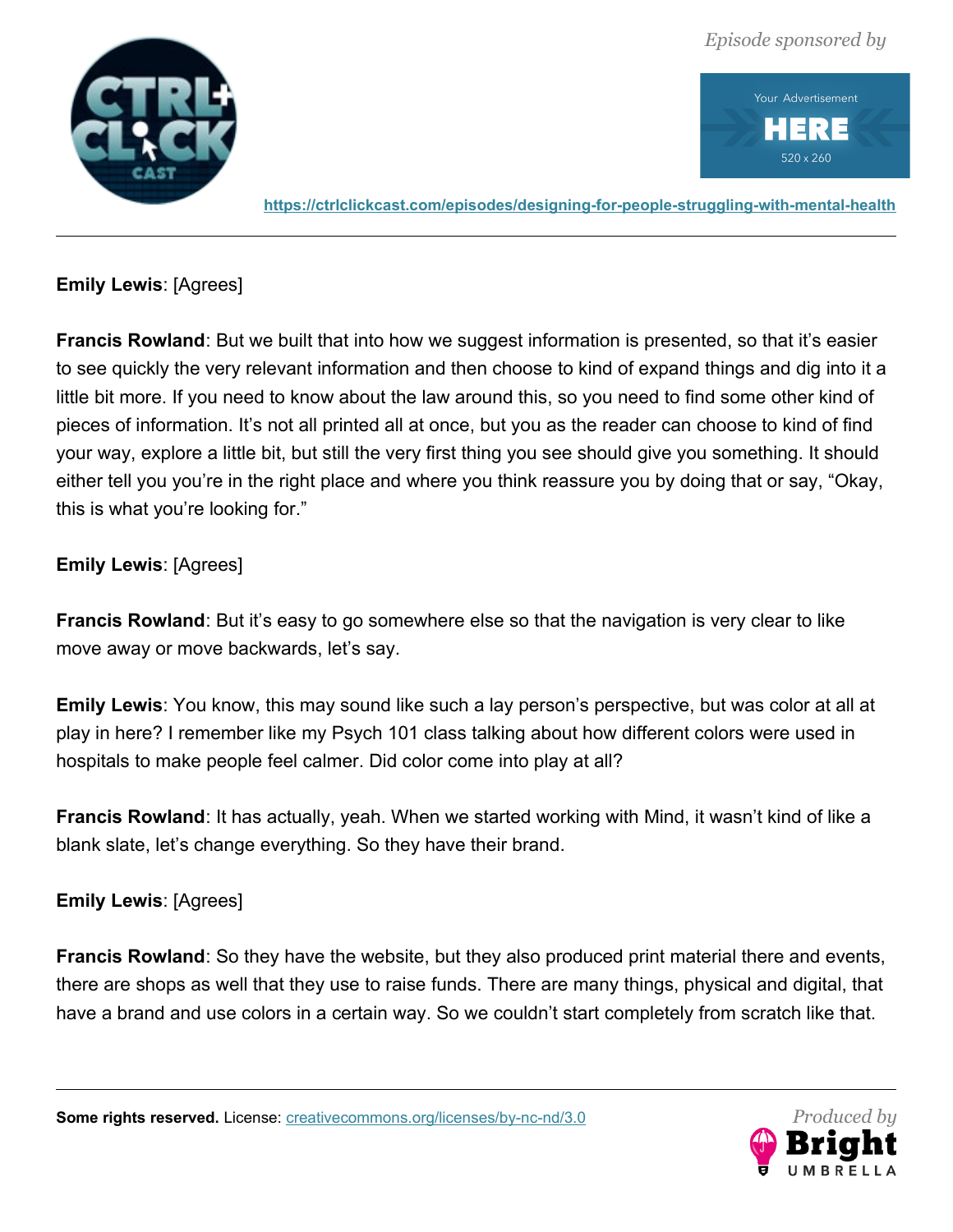

Your Advertisement RE 520 x 260

**<https://ctrlclickcast.com/episodes/designing-for-people-struggling-with-mental-health>**

**Emily Lewis**: [Agrees]

**Francis Rowland**: Certainly, the designer in our team who works on this began to explore what was in that brand, the guidelines, and what could he do, and he certainly did then begin to introduce different uses of color or using the color to mean different things or to suggest a call to action or something like that. So a less intensive use of big blocks of color and a more kind of considered use of color to draw attention to certain things, which of course is a good design approach. Changing the specific colors, I think he has suggested that from what I remember in some of the first stage, yes, because there are other colors available from the palette in the basic kind of brand guideline of Mind there.

# **Emily Lewis**: [Agrees]

**Francis Rowland**: So choosing some of those to use in a different way, certainly he has done as well.

**Emily Lewis**: Yeah, I certainly can't speak for everyone who experiences anxiety, but I do feel like if I'm very much in a bad place with that, being on a site with a lot of color is distracting or it almost feels like there are too many choices for me to consider too many things that are trying to draw my attention, and so I do think that if you're thinking of an audience who may have those challenges, whether it's something that's mental health related or situational, being careful about color so that you're really only drawing attention to something that really should be kind of registering the mind as important as opposed to having ten important things that someone feels they have to process.

**Francis Rowland:** Correct. Exactly, that's it. So we did a lot of work with Mind to break down to kind of understand what a page needed to do, so let's say it's a page of information about a condition like anxiety, what should this page allow its reader to achieve, and then begin to remove all the stuff that

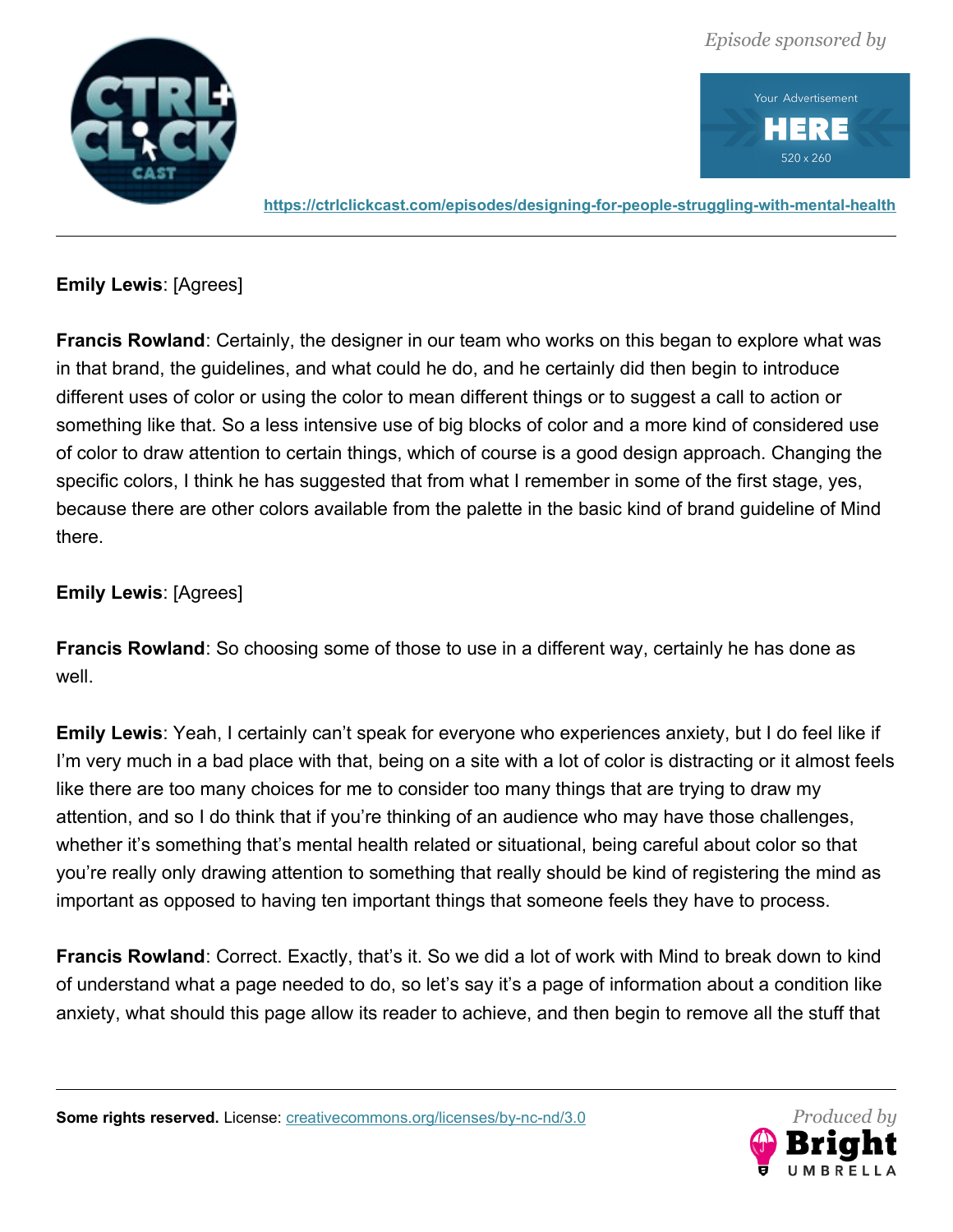



**<https://ctrlclickcast.com/episodes/designing-for-people-struggling-with-mental-health>**

you didn't need to see really. Not that there was lots of stuff. I mean, in their current website, in the way they present things, it's not overloaded with all sorts of things.

#### **Emily Lewis**: [Agrees]

**Francis Rowland**: But still you can kind of refine that and kind of bring forward what somebody needs to know or what they need to act on so they know what to do next, which is really their purpose.

**Lea Alcantara**: Yeah, and I think that some people forget that a lot of these are actual design choices.

## **Emily Lewis**: [Agrees]

**Lea Alcantara**: So we are focusing on color, but another common design choice is spacing, and giving the right amount of area so that things don't look overwhelming. So even if there is a lot of information, making sure that the most important stuff is highlighted and isolated instead of like several paragraphs for example, or making sure that the links aren't like cramped together. Those kind of things that are just good design principles are also great for just general accessibility and making things less overwhelming for anybody who is taking a look at a site and wanting to be able to make the right choices. Especially if you do enter a site based on a crisis mindset, the last thing you want is confusion as your next step.

#### **Emily Lewis**: [Agrees]

**Francis Rowland**: Absolutely, yeah. I mean, I remember that years and years ago when I first started designing things really learning about the CRAP principle, so I've used it on myself and then used it,

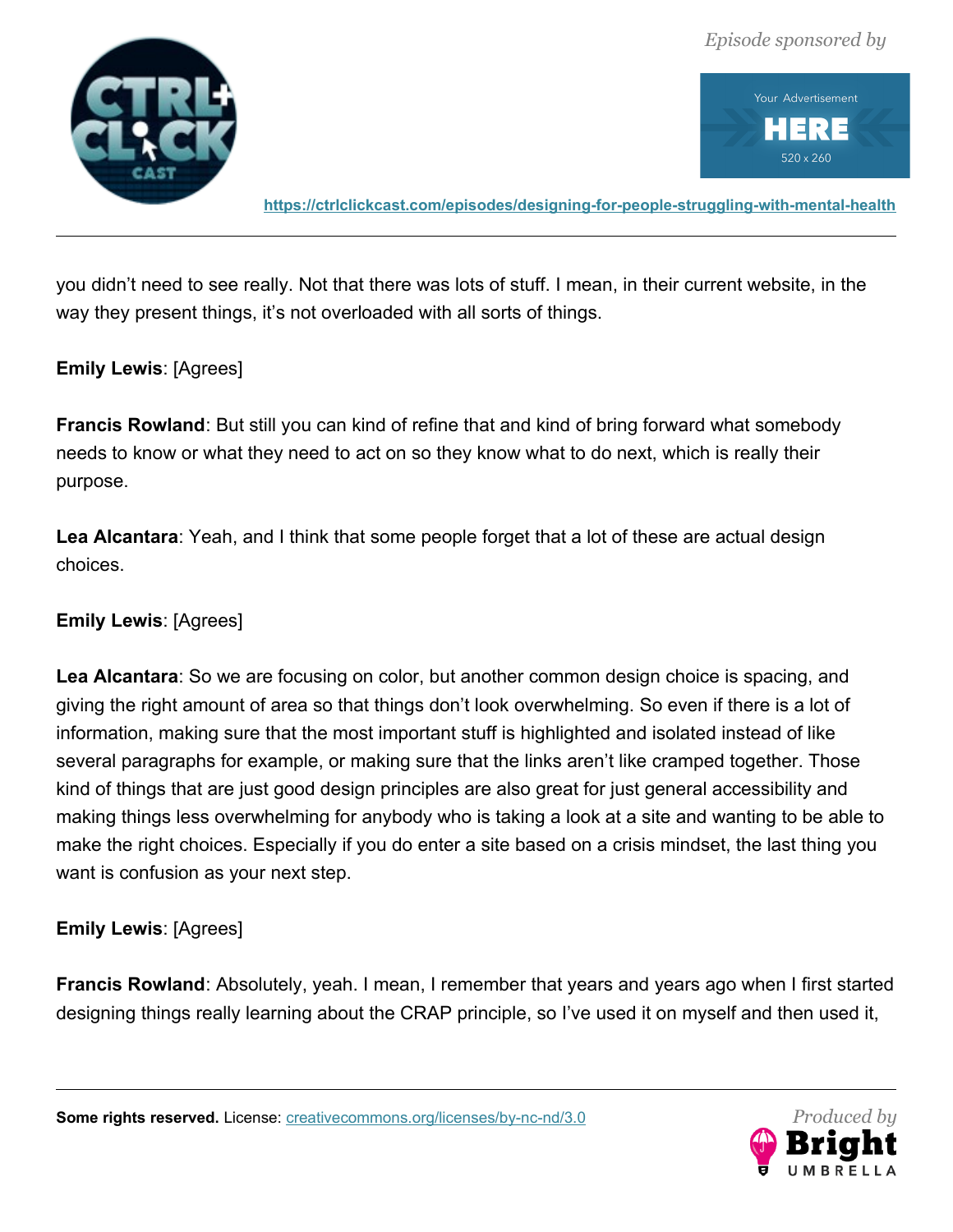



**<https://ctrlclickcast.com/episodes/designing-for-people-struggling-with-mental-health>**

kind of taught it to other people since when I kind of taught user experience design courses, so this is to think about it. CRAP stands for Contrast, Repetition, Alignment and Proximity.

**Emily Lewis**: [Agrees]

**Lea Alcantara**: Yes. [Laughs]

**Francis Rowland**: And in case you're getting worried about what that might be.

**Emily Lewis**: [Laughs]

**Lea Alcantara**: [Laughs]

**Francis Rowland**: But yeah, it's kind of a very, very useful basic design principle to follow. Think about contrast. Think about how things lined up. Do you understand how one thing relates to another in terms of proximity? Do you repeat things using the same pattern or are you using all sorts of different ways to mean the same thing? Things like that are very useful, and it's not particularly true with accessibility, but yeah, it makes things more accessible for everybody, which I think is the point really.

**Emily Lewis**: So were you able to do any user testing with Mind's audience as part of the work you've done? How did you test the solutions you were designing?

**Francis Rowland**: So we didn't do it directly as an agency. Mind did it themselves actually.

**Emily Lewis**: [Agrees]

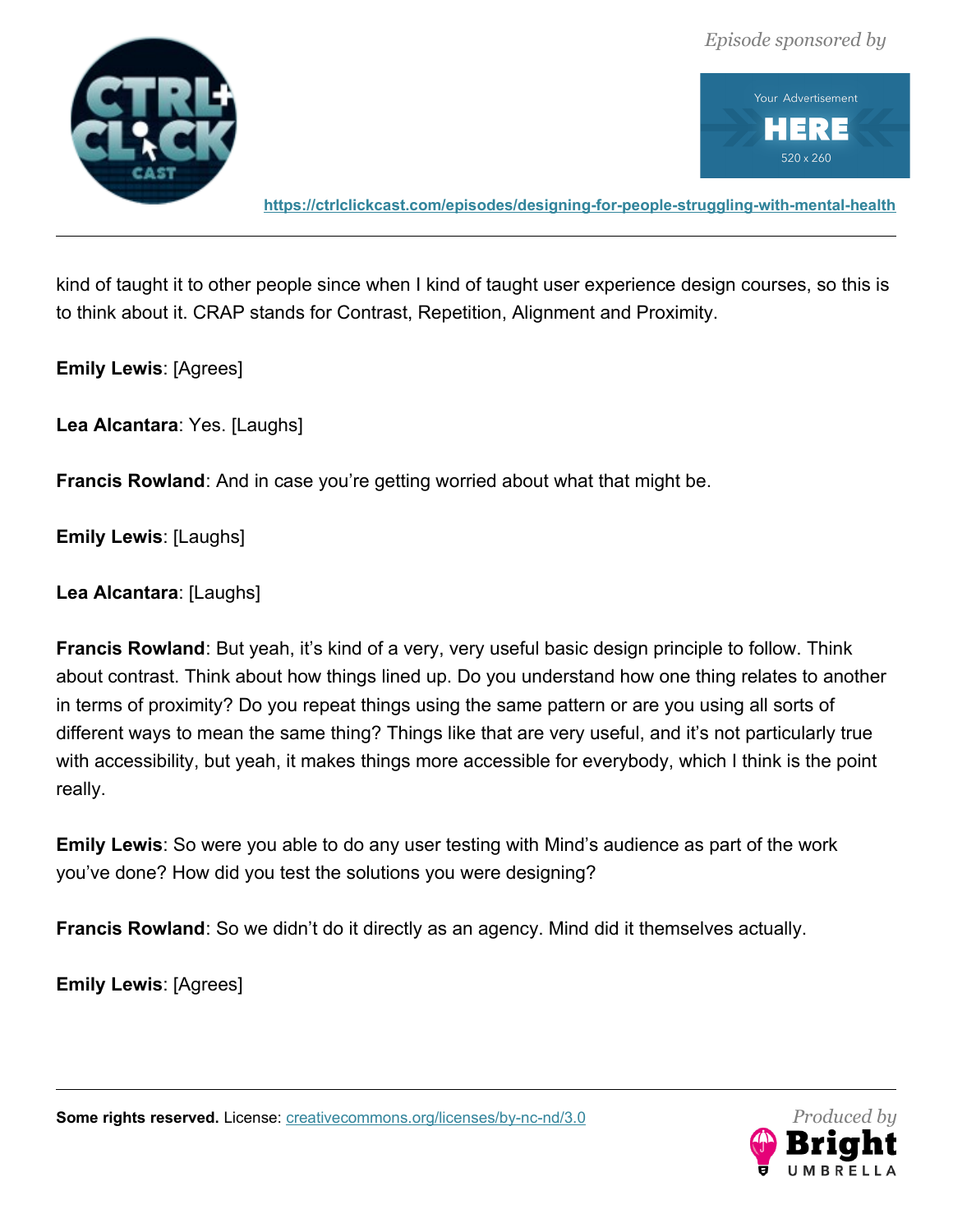



**<https://ctrlclickcast.com/episodes/designing-for-people-struggling-with-mental-health>**

**Francis Rowland**: So they have a really good digital team who basically who we've been working with as like one big team between us, and they have kind of a panel of users who they can call on who have at some point volunteered to help with different things. We kind of gave them some advice about how they might evaluate things, and in this case, it was early prototypes. So this was I think during the first phase of work we did with them. We helped them put together the kind of scenarios and things that they would use to evaluate these early prototypes.

## **Emily Lewis**: [Agrees]

**Francis Rowland**: So they took a number, I can't remember how many now of people who kind of volunteers in this panel and did an evaluation and that has then fed into the kind of later phase of work that we've been doing of actually building things and delivering things.

**Emily Lewis**: From that testing, was there anything that came back to your team that you thought was interesting or surprising or completely expected?

**Francis Rowland**: I don't remember anything surprising particularly. It probably was more of the expected things.

#### **Emily Lewis**: [Agrees]

**Francis Rowland**: Like it's kind of not so surprised that when there are less things on the screen and it's very clear what the key piece of information is, it's very easy to read and the other stuff is not getting the way that then people kind of say, "Well, that includes you, I like that. That's better."

**Emily Lewis**: [Agrees]

**Lea Alcantara**: [Agrees]

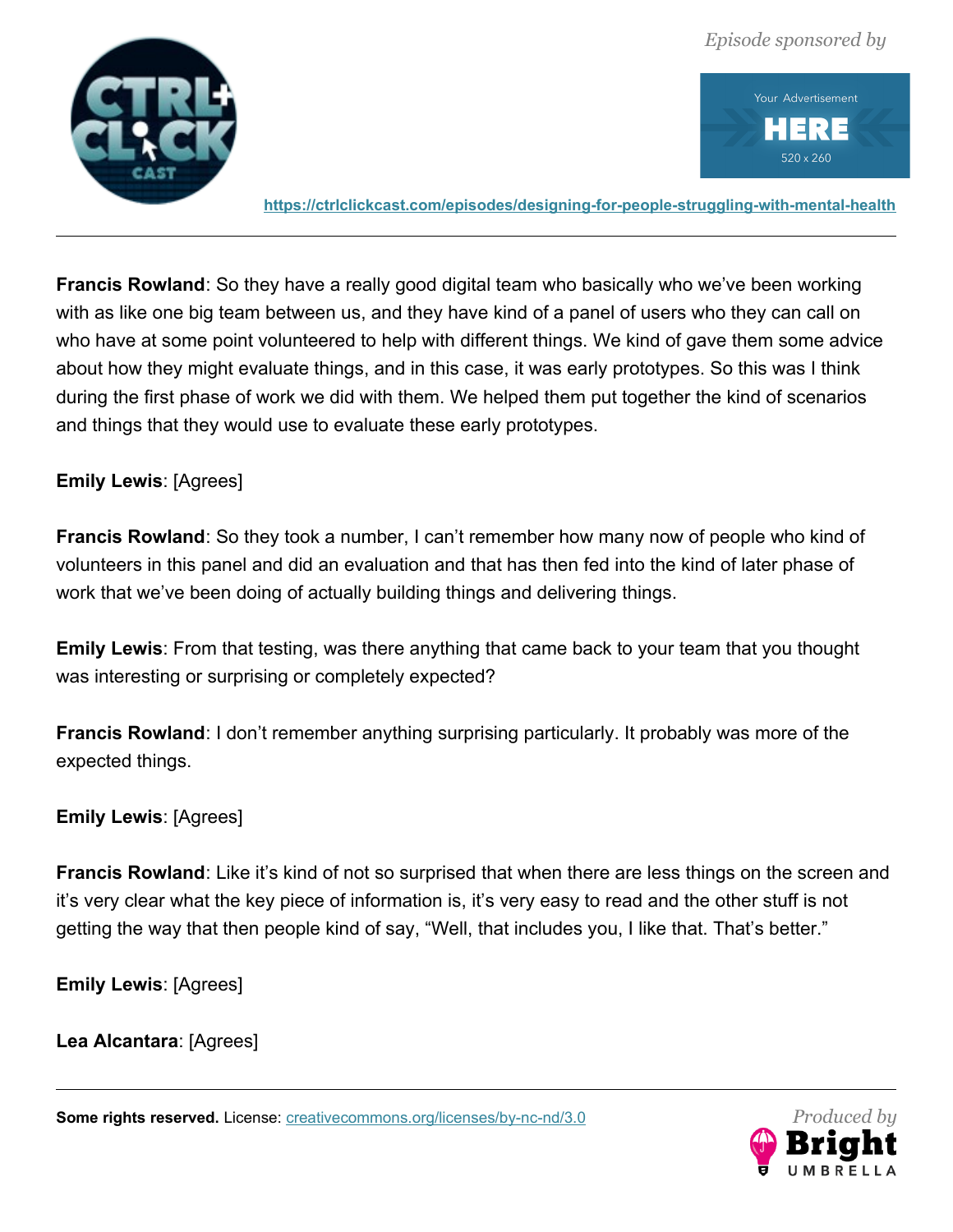



**<https://ctrlclickcast.com/episodes/designing-for-people-struggling-with-mental-health>**

**Francis Rowland**: And I supposed there's validation of our thinking, our shared thinking, because obviously we were working with Mind to produce these things. So we did, for example, a lot of comps and modeling with Mind and kind of just the things that go on beneath the surface of what content do you need on a page about the mental health condition and what should its priority be.

## **Emily Lewis**: [Agrees]

**Francis Rowland**: And so we worked closely with their mental health experts on that, and again, testing that allows us to see, "Yeah, it clearly helps people to see that thing first so they can make decision about whether or not this is the right place for them and really want to keep reading." So that kind of thing helps, so that that kind of confirming one's thinking is certainly helpful part of evaluation.

**Emily Lewis**: So I'm going to put you on the spot here because we didn't tell you about asking you this question in advance, but it only just occurs to me, especially as you're talking about the content modeling and you had mentioned earlier that this started as a technical requirement for Mind to sort of look at what their underlying CMS and content structure, but was there anything that your team was involved with in terms of that back-end, in terms of the CMS to have that support these decisions?

**Francis Rowland**: Yes, lots, in short.

**Emily Lewis**: [Laughs]

**Lea Alcantara**: [Laughs]

**Francis Rowland**: So I'm blessed with having very dedicated, very capable teammates who are good at what they do and yeah, certainly, the technical people in our team who have been working on this had done a lot and in collaboration with counterparts in Mind as well. So in introducing a new or kind

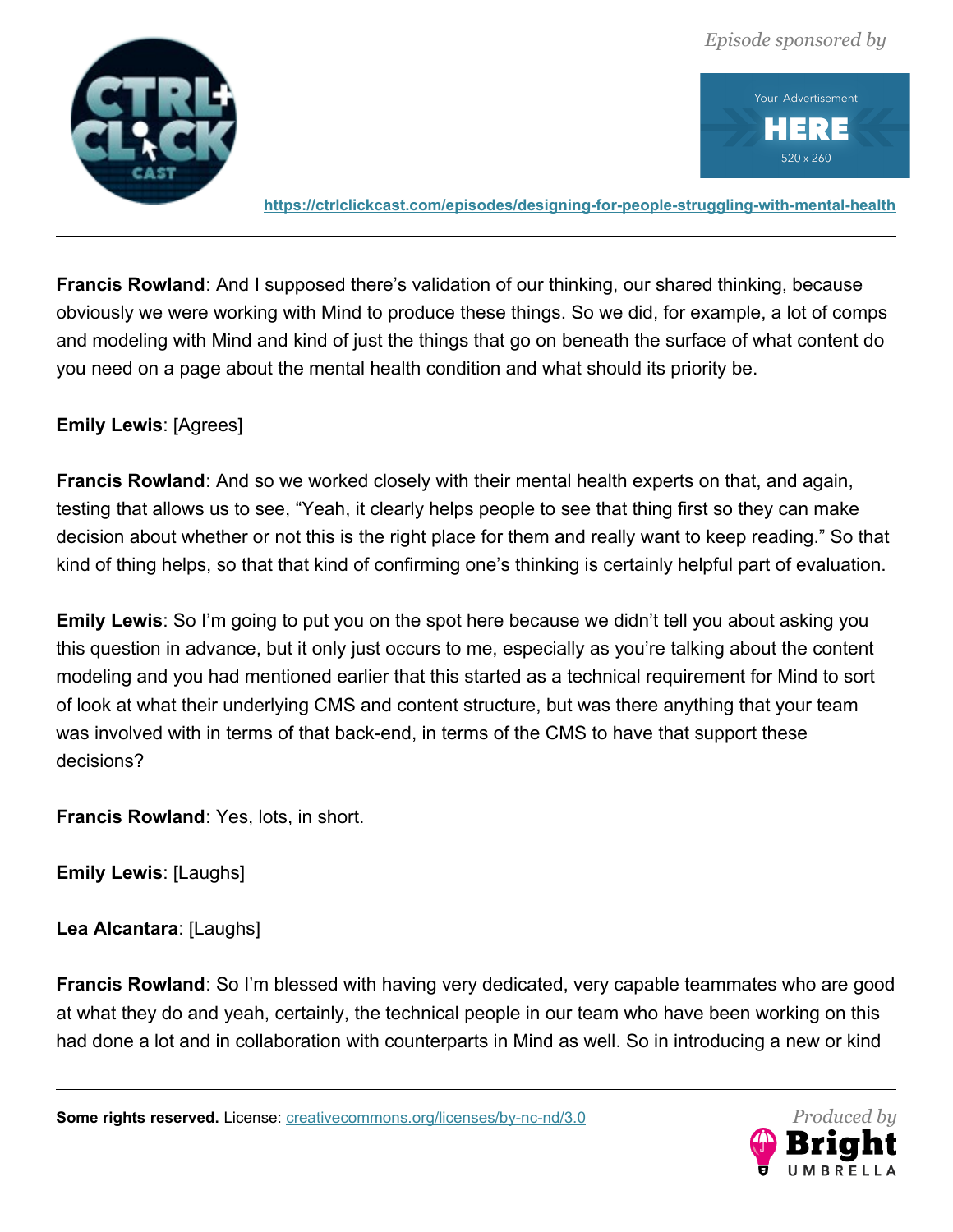



**<https://ctrlclickcast.com/episodes/designing-for-people-struggling-with-mental-health>**

of an updated content management system, we worked closely with the developers who are responsible for that to help them understand the information architecture.

#### **Emily Lewis**: [Agrees]

#### *Timestamp: 00:29:54*

**Francis Rowland**: So what do we need in terms of content and how should it be connected to allow people to move around, to allow those kinds of transitions between personas that we talked about earlier, and then that's reflected in the technical architecture of the content management system that's being implemented. So we're talking about things that are not surprising, but things like tagging pieces of content.

#### **Emily Lewis**: [Agrees]

**Francis Rowland**: So metadata is all important for this, so being able to tag a fundraising event and a personal story and the page of information all with the term "anxiety," for example, allows us to then connect things and allows us to present things to people at different times, but that relies on technical architecture and the understanding, the kind of shared understanding of people across the team of why do we need to do that, what's the point, so that makes it possible.

**Emily Lewis**: You know, that was going to be my question. I was wondering if you felt the technical team were as tied to the front-facing user experience as the design people were thinking about the users and the goals, because sometimes developers can – whether it's the organizational structure or the project or whatever – sometimes aren't able to be as tightly tied to that part of the process.

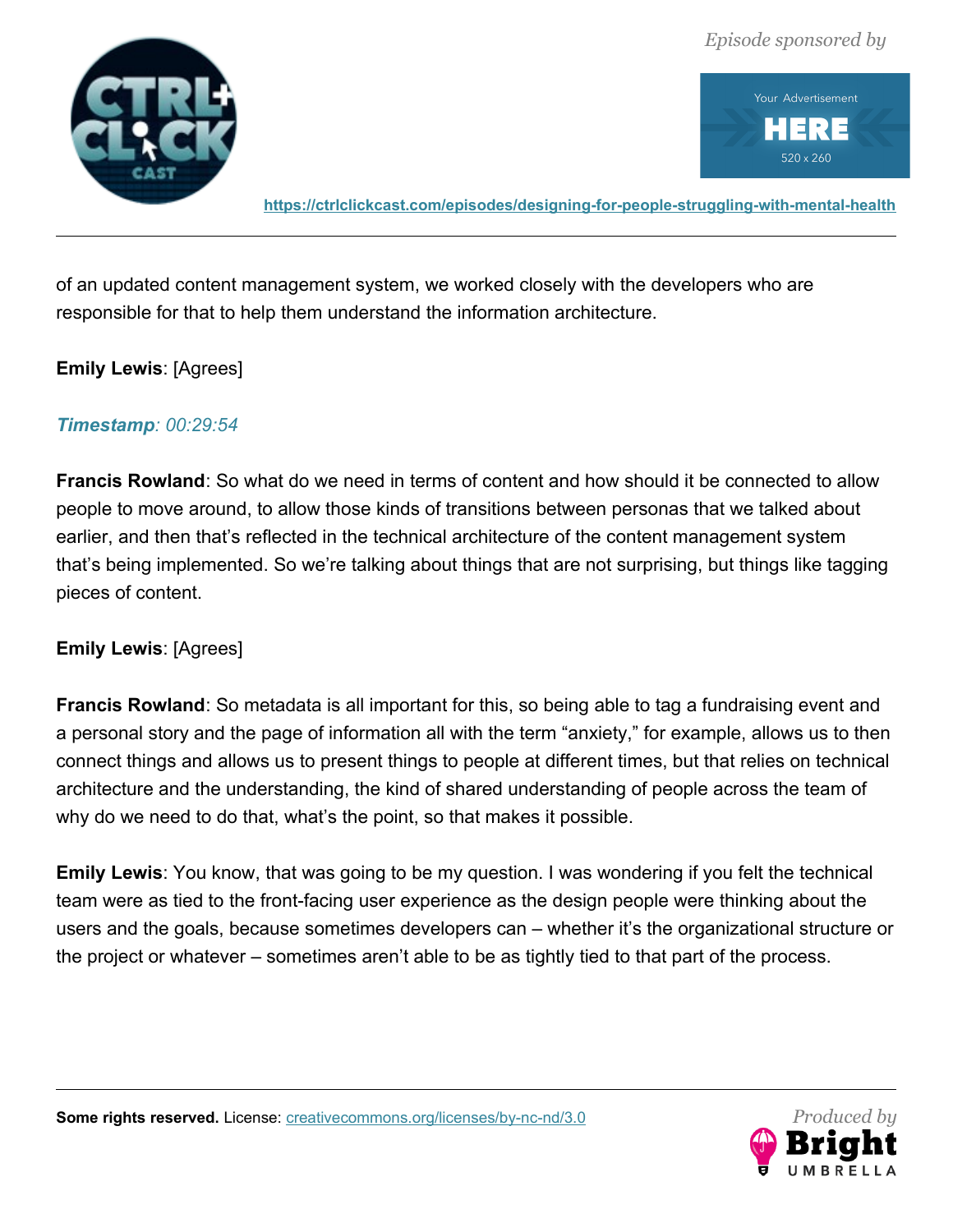



**<https://ctrlclickcast.com/episodes/designing-for-people-struggling-with-mental-health>**

**Francis Rowland**: Yeah. That sometimes happens, of course, but if they were and they continue to be tied to it, they continue to be heavily involved. So really, anybody who's making choices and decisions is affecting the design of something, not just the person who has designer in their job title.

**Emily Lewis**: [Agrees]

**Lea Alcantara**: Right.

**Francis Rowland**: That's also why it's worth understanding what the developer does, you know?

**Emily Lewis**: Yeah.

**Lea Alcantara**: Yeah.

**Francis Rowland**: So I can talk to my teammates what's possible, and they might suggest something to me based on their expertise that allows new ideas to form and, "Okay, well, it looks like we could do this, let's explore that." So yeah, it's really important that they're involved and engaged and they're not just given something to build.

**Emily Lewis**: [Agrees]

**Francis Rowland**: So it makes all the difference.

**Emily Lewis**: [Agrees]

**Lea Alcantara**: So then I'm curious since we've been focusing a lot on the design driving some of the technical decisions, have there been technical feedback that has affected the way you've designed for this particular audience?

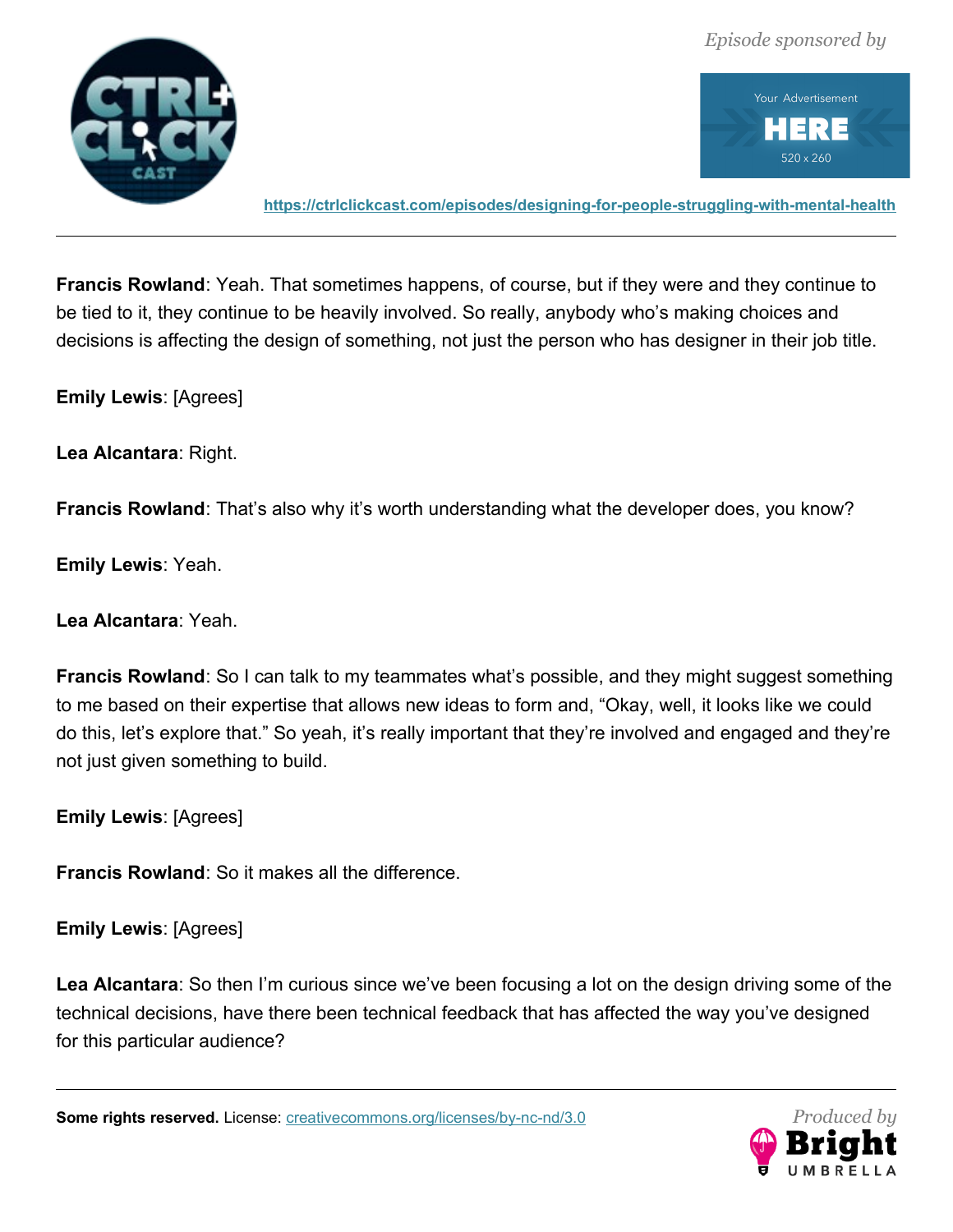



**<https://ctrlclickcast.com/episodes/designing-for-people-struggling-with-mental-health>**

**Francis Rowland**: Oh, it's a good question. Yes, I guess there is. I mean, there is, for example, just understanding what's possible in a content management system.

## **Lea Alcantara**: [Agrees]

**Francis Rowland**: So that allows certain things to happen and allows us to have conversations with the content authors about how they need to write that content and how it then needs to be tagged and then connected. So I supposed it's a dialogue really of things going back and forth and the project team as a whole has stand offs every day and there is sprint planning and there are always kinds of things that people to expect from the technical part of the projects, and so these conversations are going on all the time, "Well, can we do this? I want to achieve this or I want to help the audience, and at this point, do this thing. Is that possible?" Equally, the technical people can suggest things and can say, "Look, we can do these kinds of things with maps on the website, for example."

#### **Lea Alcantara**: [Agrees]

**Francis Rowland**: There's a free flow of ideas really and that then I realized this something in first types and then then we can perhaps build what looks like what's going to work.

**Emily Lewis**: We have a few questions that we wanted to ask you about; resources and advice and stuff, but before we move in that direction, I just wanted to take a step back and just reflect if there's, you know. We've talked a little bit about making it clear for people what next steps are, talked about chunking contents so it's not overwhelming and other ways to serve that. Were there any other things that you needed to do for this audience like a challenge that this audience faced that you needed to do aside from those things? I'm thinking, you know, we've talked a lot about creating that calm, reassuring experience, but maybe perhaps with the donation process, was there anything about that that needed to be looked at, that was unique specifically because you may be dealing with people

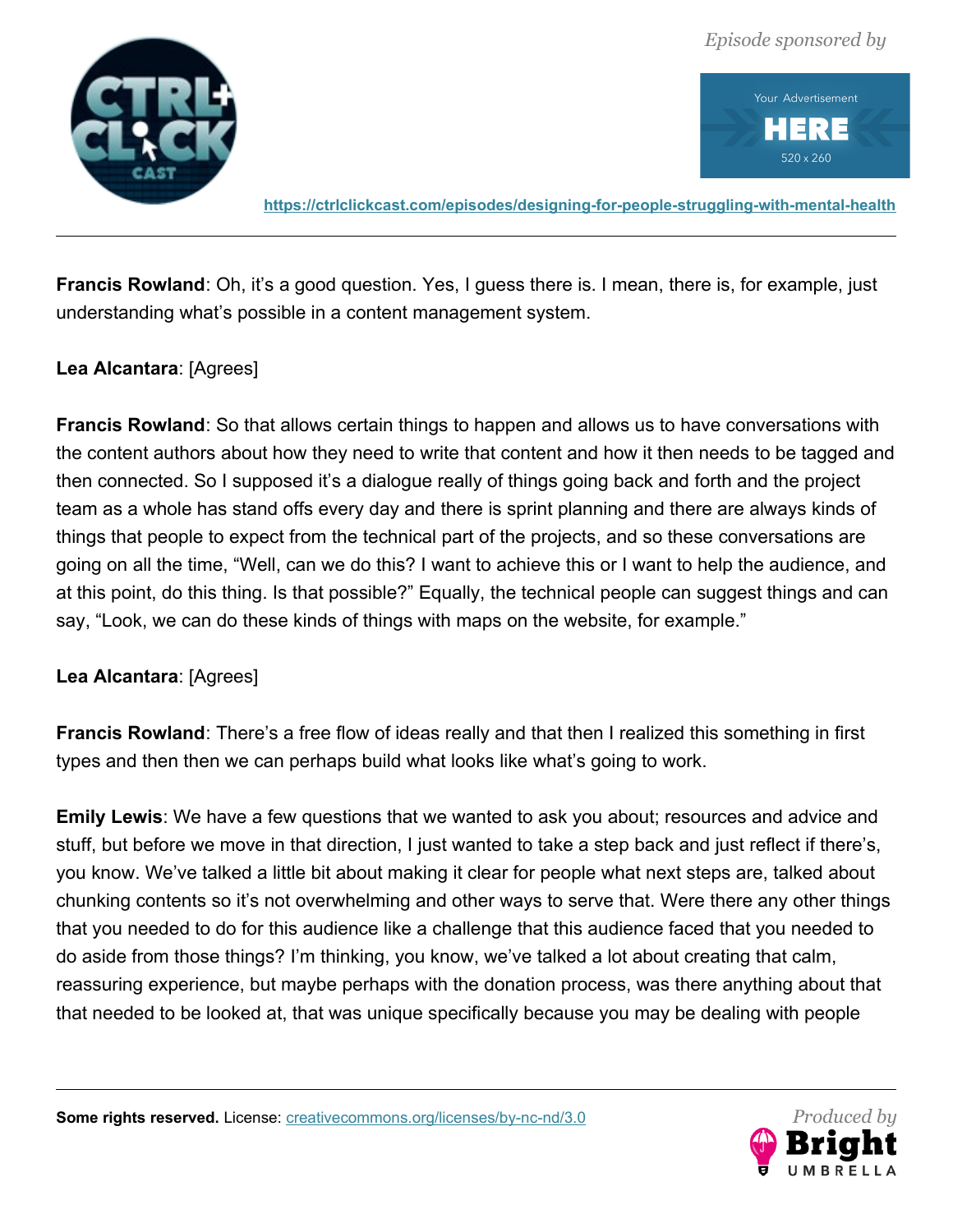

Your Advertisement P. Ξ 520 x 260

**<https://ctrlclickcast.com/episodes/designing-for-people-struggling-with-mental-health>**

who have experienced a mental health struggle and are now trying to give back. Was there anything special about that audience?

**Francis Rowland**: Hopefully, this is going to be a simple answer to your question. You can stop me if it isn't, if it sound like it is, but with donation that you mentioned, one thing there is to – and all charities are often sensitive about this, it's not just pushing donation in every bit of space everywhere with flashing button saying, "Donate."

**Emily Lewis**: [Agrees]

**Lea Alcantara**: [Agrees]

**Francis Rowland**: But yes, of course, everybody knows that charities rely on donations and a charity like Mind is not state funded or anything, it entirely relies on donations and fundraising and that kind of thing. So I suppose we needed to be sensitive about helping Mind achieve one of their goals, which is to do with making donation easier basically, so their donation process previously wasn't working as well as it could do and is a kind of a bit more clunky than it needed to be and it added friction, and friction can be helpful, but sometimes it can be really quite of an obstruction.

**Emily Lewis**: [Agrees]

**Francis Rowland**: So we've worked on that and actually the donation system that works now on the Mind website is live. The first thing that we designed has gone live. It's new and it works in a smoother way and kind of guide people through things better than it did before.

**Emily Lewis**: [Agrees]



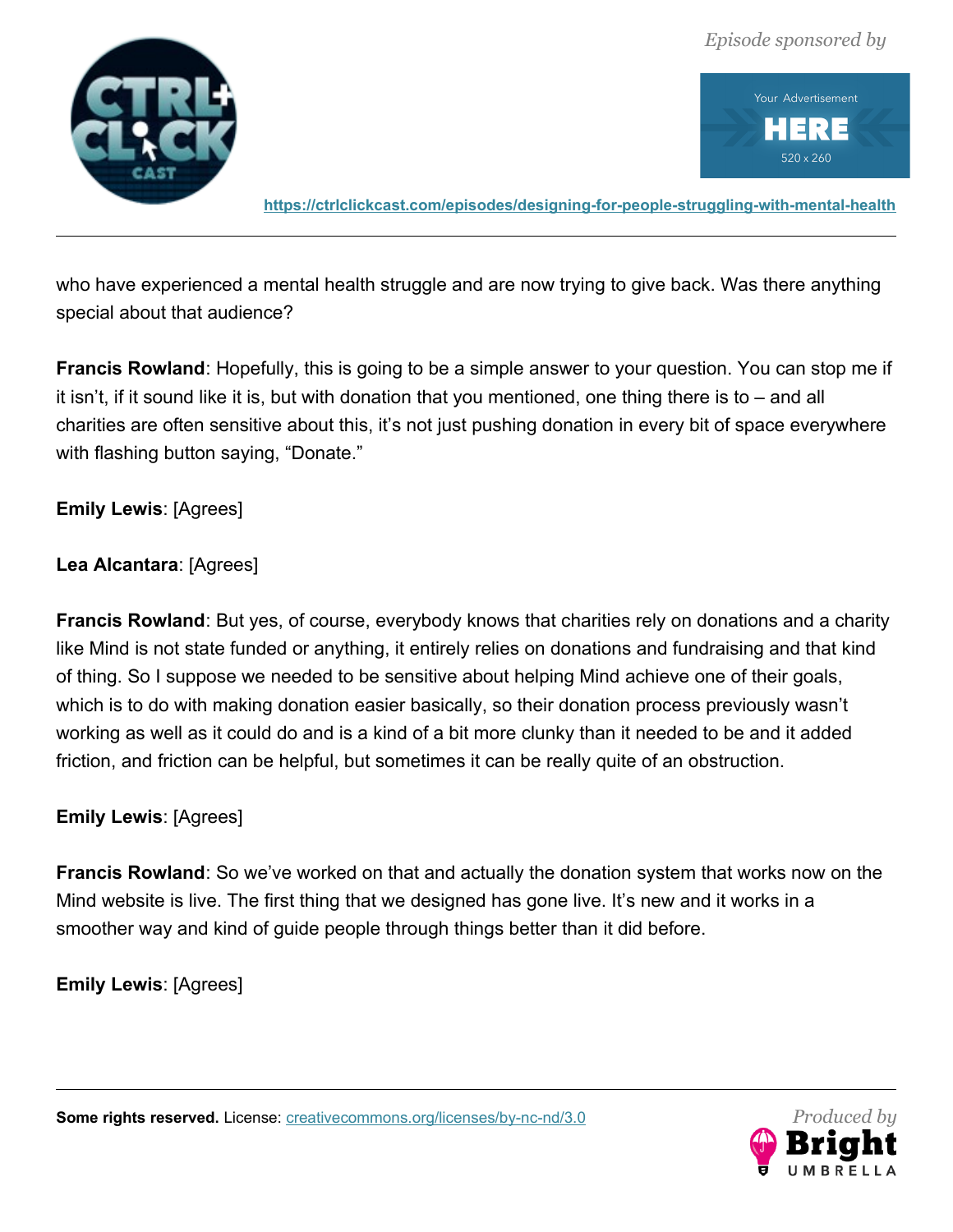



**<https://ctrlclickcast.com/episodes/designing-for-people-struggling-with-mental-health>**

**Francis Rowland**: But the way that you get through donation is important as well, so rather than let's say having big flashing buttons of things everywhere, if you're somebody who's reading about a condition, and particularly if you're currently in a situation where in the grip of that condition, you probably don't want this kind of thing flashing at you.

#### **Emily Lewis**: [Agrees]

#### **Lea Alcantara**: [Agrees]

**Francis Rowland**: So we had to think about allowing people to choose to take or kind of follow the path of making donation, but not make it so prominent that it was making them, well, more than irritating, but kind of know why they were there for, and we had to kind of balance that, I guess, and so find ways of introducing effectively a call to action for donation but in a sensitive way. So again, that's still something that we're working on with, as I said, in a kind of a prototype stage in terms of how it's presented in different places across the site.

#### **Emily Lewis**: [Agrees]

**Francis Rowland**: But essentially, it's choosing the right moment to ask for something in the sense of like we would if we were talking to somebody.

**Emily Lewis**: Yeah. Yeah. I feel like this is the whole emotional intelligence aspect of being a designer. It's really trying to be sensitive to all the potential scenarios that might come up in trying to define in some way how people might experience things. It's really pushing I think the field of design beyond what it's ever been before. I think it's a very important, but also a powerful direction that's happening on the web. I don't even know if this kind of stuff comes up in print design, but I think it's – oh, actually brings me perfectly to my next question, like has this process of designing for a different audience with more inclusive approach, has it changed you as a designer on your perspective?

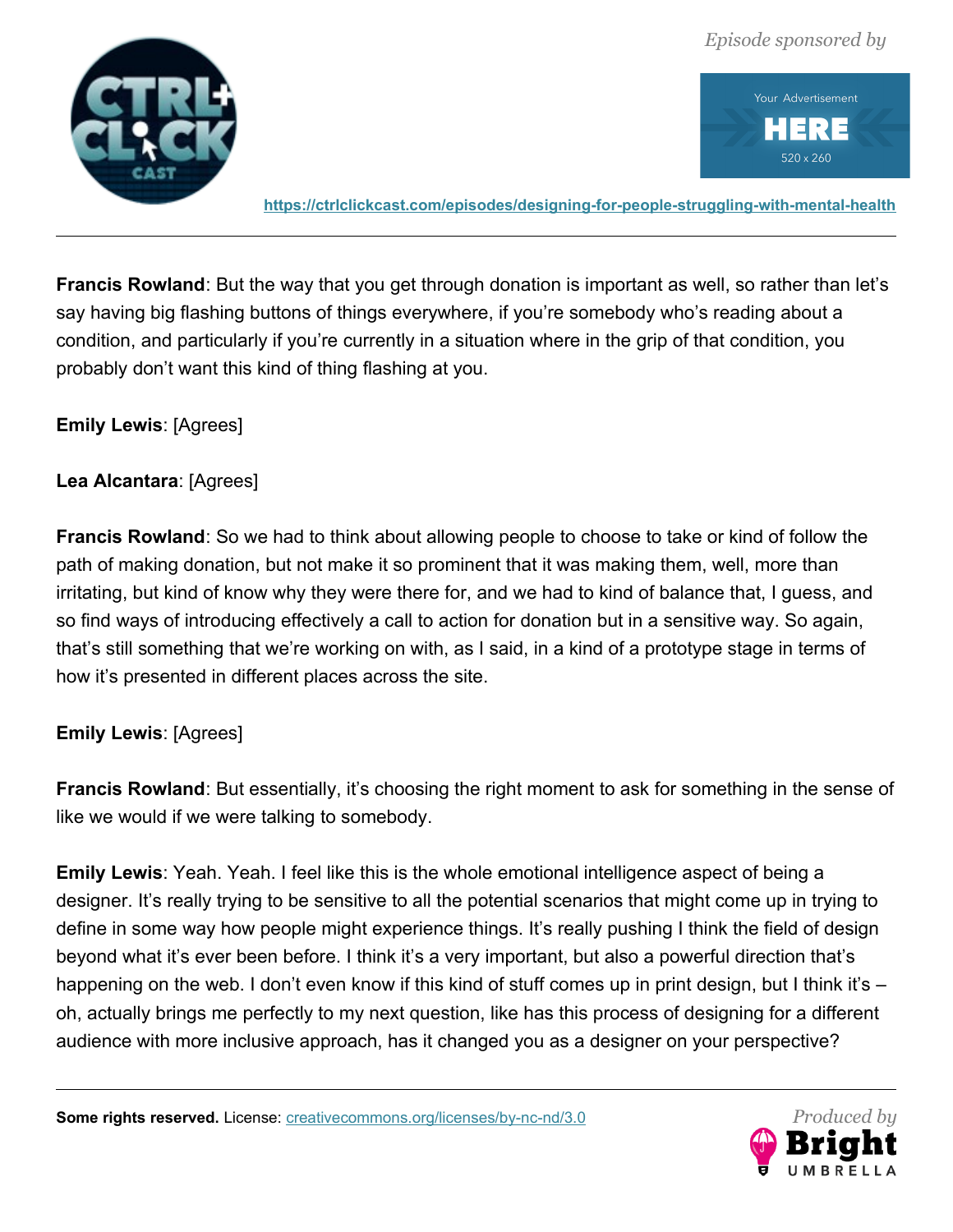



**<https://ctrlclickcast.com/episodes/designing-for-people-struggling-with-mental-health>**

**Francis Rowland:** I think it helped to reinforce the idea that where often it's more helpful perhaps to think about designing for diversity than it is to think about designing for disability.

**Emily Lewis**: [Agrees]

**Lea Alcantara**: [Agrees]

**Francis Rowland**: So people are just people or the people who use websites, for example, or any kind of digital product are just people and everybody faces problems and challenges and perhaps impairments of some sort. So it probably helped to kind of reinforce the value of having that perspective because the project hasn't been explicitly about accessibility in the sense that many people perceive it as to do with, "Does this work on a screen reader?"

**Emily Lewis**: [Agrees]

**Lea Alcantara**: Right.

**Francis Rowland:** Which is certainly a very valid and very important point, but it's a part of accessibility and inclusive design. So I think it probably helped me and my teammates consider other aspects of what do we mean when we talk about inclusive design and reinforce some ideas and then kind of opened this us to other things, and even working with the subject matters with social matter experts at Mind has taught us things. We've learned things about what we're doing and who we are designing for.

**Emily Lewis**: [Agrees]

**Lea Alcantara**: I think this also just really reinforces the importance of designing in context.

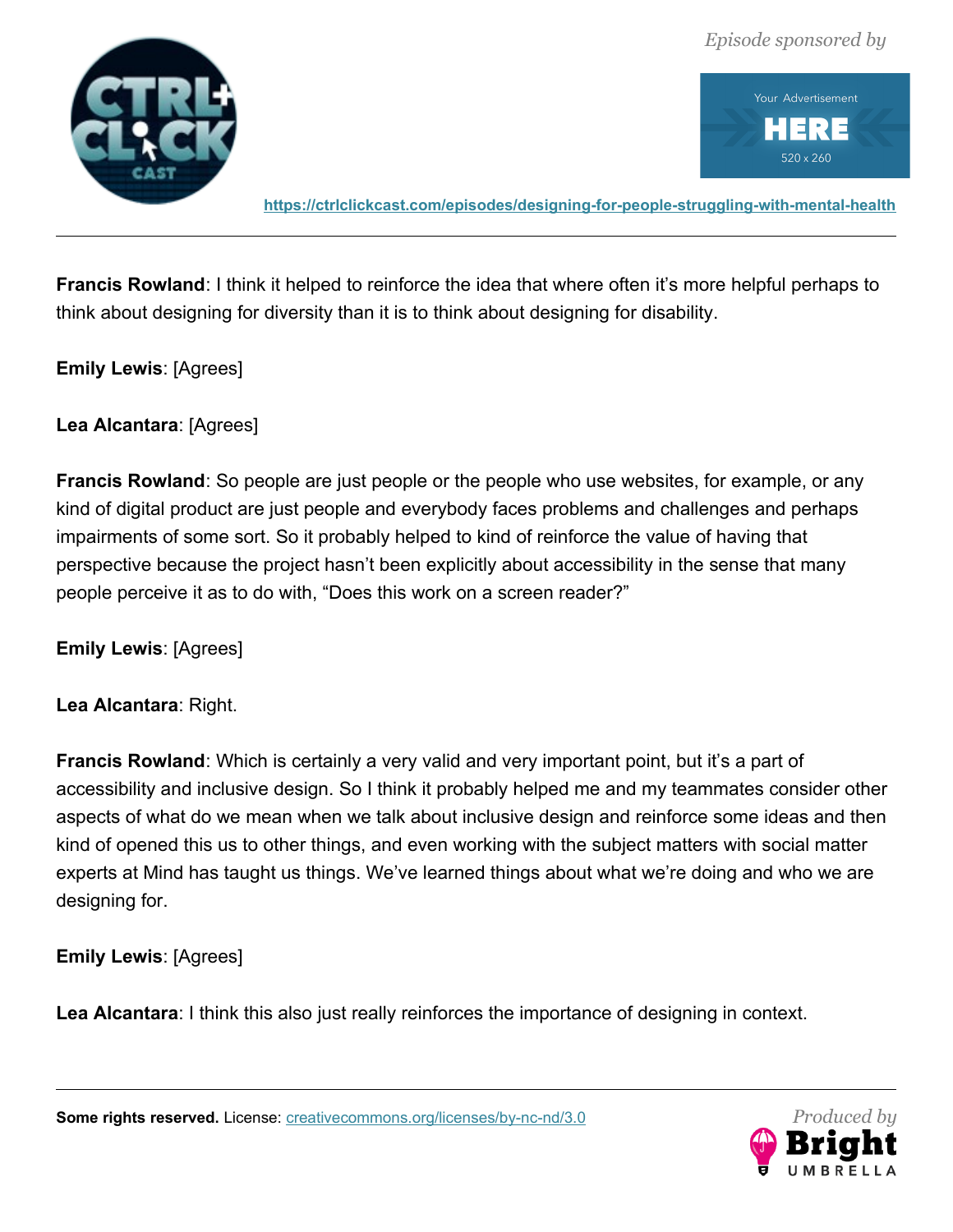

Your Advertisement P. Ξ 520 x 260

**<https://ctrlclickcast.com/episodes/designing-for-people-struggling-with-mental-health>**

**Emily Lewis**: [Agrees]

**Lea Alcantara**: You know, we're talking about designing for the audience, and maybe this is top of mind because we just had episodes on design systems and we've been talking a lot about design systems recently, and I think it's like if you create a system where you're like, "Okay, this module goes here and this call to action goes there," but as designers, it's our job to also really critically review those blanker kind of decisions that should apply on every single page because maybe it shouldn't. Maybe those calls to action shouldn't be there. As we mentioned that it might not be appropriate to have a Donate Now in the "What is Anxiety" page prominently displayed because that's just inappropriate.

# **Francis Rowland**: Yeah.

**Lea Alcantara**: Again, we're talking a lot about this in the context of mental health and reducing friction, but even in just a general business context, when you just have blanket design decisions for, say, "simplicity's sake," that could actually turn somebody off, like if you had a smiling face next to something where it was a new story of disaster, that's not necessarily good design or good context whatsoever.

**Francis Rowland**: I agree. I mean, I think like a little bit later on where we'll talk about resources, then I might mention this, but my friend Axbom who's a designer based in Stockholm in Sweden is talking and writing about this, exactly this topic at the moment really of considering the impacts of design.

# **Emily Lewis**: [Agrees]

**Francis Rowland**: So by making the decision, "do we really think about who I might exclude or what negative impact it may have," sometimes just stopping and kind of asking those questions and

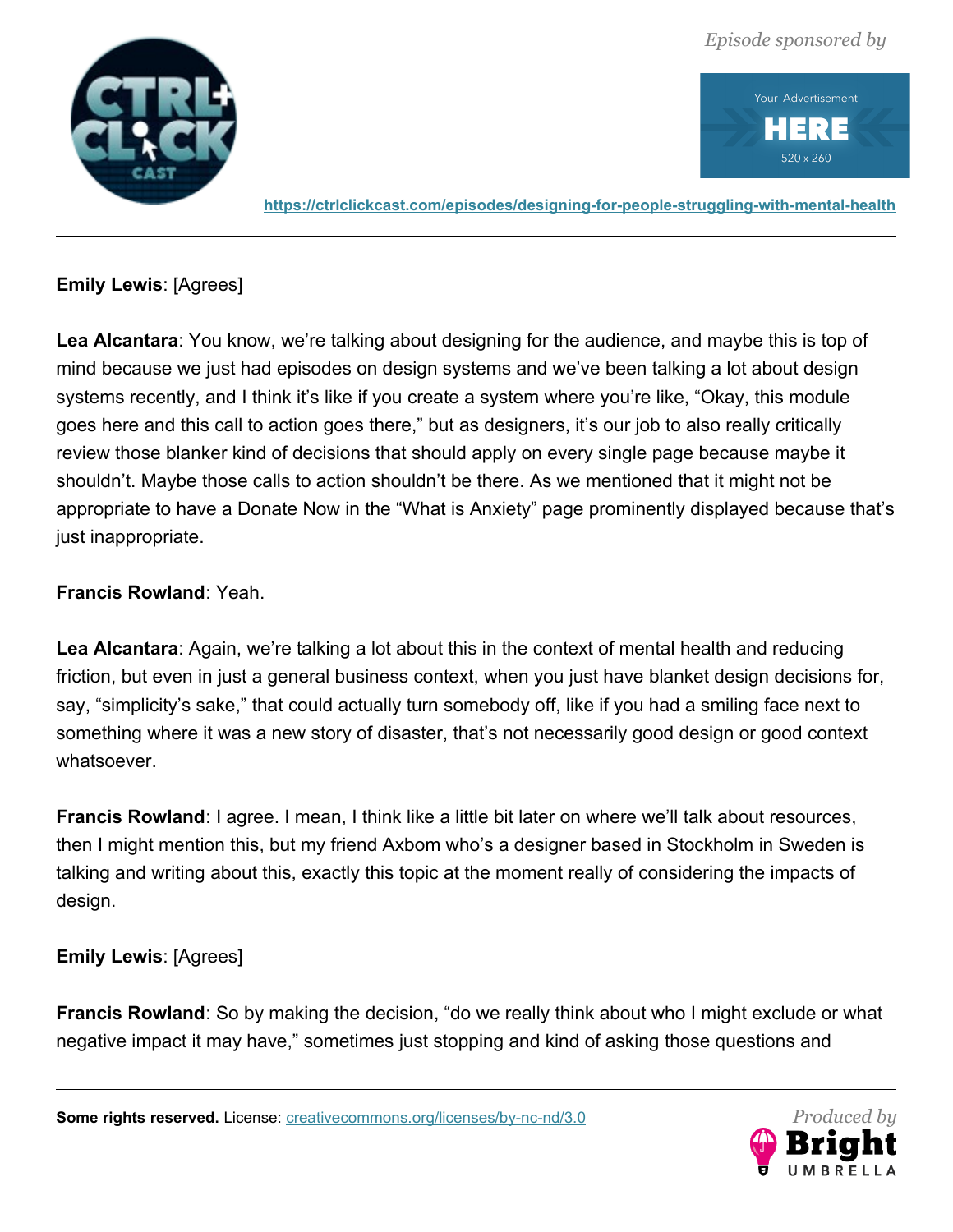



**<https://ctrlclickcast.com/episodes/designing-for-people-struggling-with-mental-health>**

thinking, "Actually, yeah, this might have," and kind of weighing things up and considering risks, I suppose, not being too kind of scattered about thinking about it, but being really quite clear about asking those questions is important.

#### *Timestamp: 00:40:08*

**Emily Lewis**: Well, since you started, that's a good point to bring in, the topic of resources. So you mentioned Per Axbom, is that how you pronounced his name?

**Francis Rowland**: [Agrees]

**Emily Lewis**: Okay, so you have mentioned you had sent us a book called *[Misusability.](https://misusability.com/)* Is that the one you're referring to?

**Francis Rowland**: Yeah. So I think Per is in the midst of writing that book in a moment, but he has things like worksheets available on the website for it. It's called Misusability.

**Emily Lewis**: Okay, great.

**Francis Rowland**: He has these worksheets that kind of help people stop and ask these questions about impact and consider the risks of something, and I think that's fairly recent that he's been doing that, only in the last year or year and a half, but it's really helpful thinking and it's really a good thing to have in your toolkit I think as a designer.

**Emily Lewis**: Oh, this is really, really interesting. Huh, yeah, definitely. We'll definitely have a link to those worksheets online. I think that would be a great resource as you're designing. Do you have any other resources you can recommend, whether it's for people who are thinking about an audience that may be struggling with crisis or mental health or just general inclusive design?

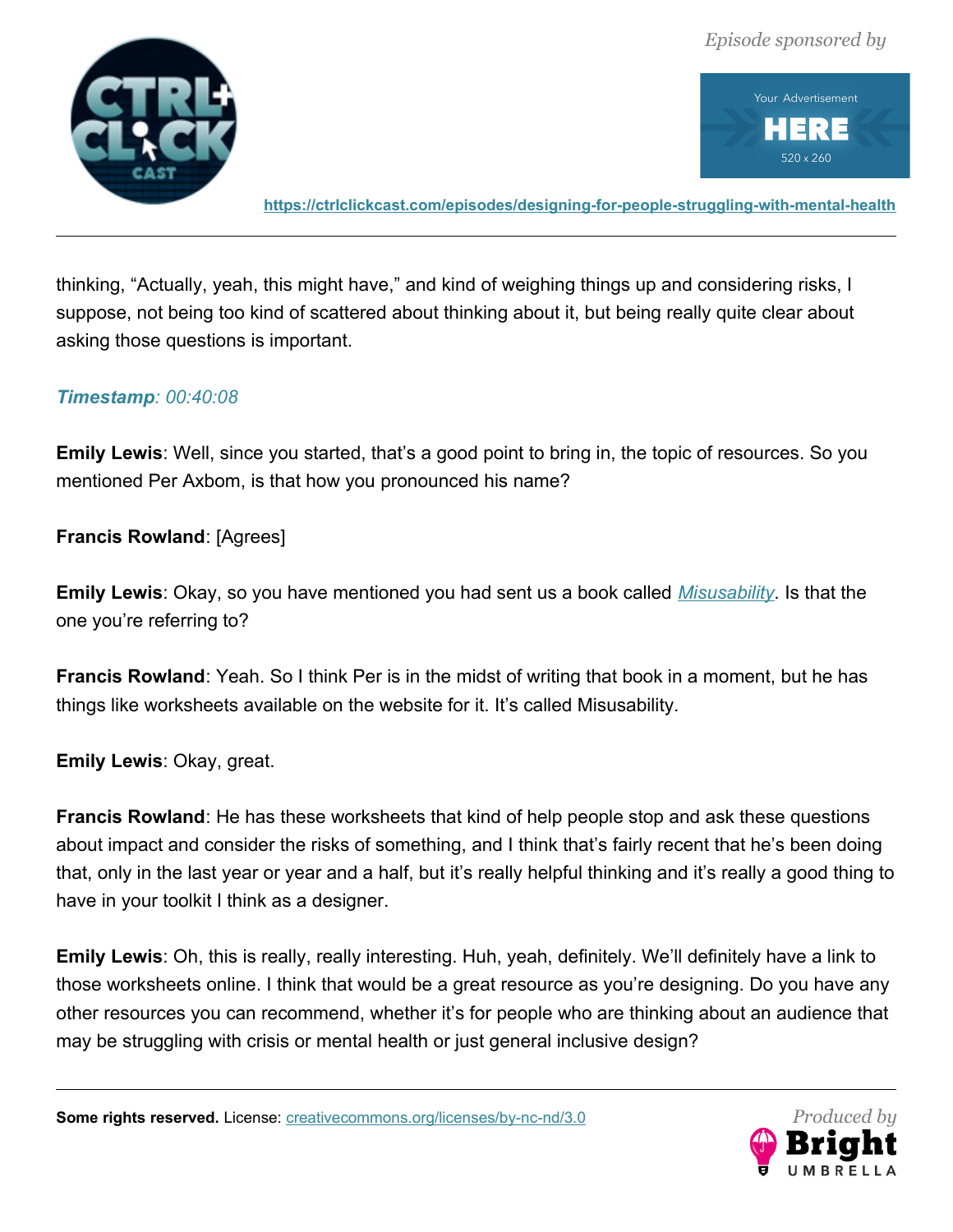



**<https://ctrlclickcast.com/episodes/designing-for-people-struggling-with-mental-health>**

**Francis Rowland**: So I think probably the information that comes from the wide inclusive design community is most helpful because that helps us then think about diversity really and consider other people and consider a situation.

**Emily Lewis**: [Agrees]

**Francis Rowland**: So people with mental health conditions, it's not like kind of a niche group that could be everyone. In fact, as you mentioned as we discussed at the beginning, we can all go through these phases. There are things like Microsoft fairly recently, I think again in the last couple of years published a booklet as a PDF. It's called [Respecting Focus](https://download.microsoft.com/download/3/E/6/3E63C27A-0E7A-4E41-A33A-84AE12068999/Respecting%20Focus-A%20Behavior%20Guide%20for%20Intelligent%20Systems.pdf) and that broadly has to do with interruptions and notifications and things like that, but the negative effects of that.

**Emily Lewis**: [Agrees]

**Lea Alcantara**: [Agrees]

**Francis Rowland**: Because, as we all know, you don't just get notifications for one thing, you get it for five things or ten things, and that can be a big drain for any of us.

**Emily Lewis**: Oh, I'm just reading through this, and I was just like, "Yeah." [Laughs]

**Lea Alcantara**: [Laughs]

**Francis Rowland**: Exactly, you have to see it and you'd recognize a lot of things, right?

**Emily Lewis**: [Agrees]

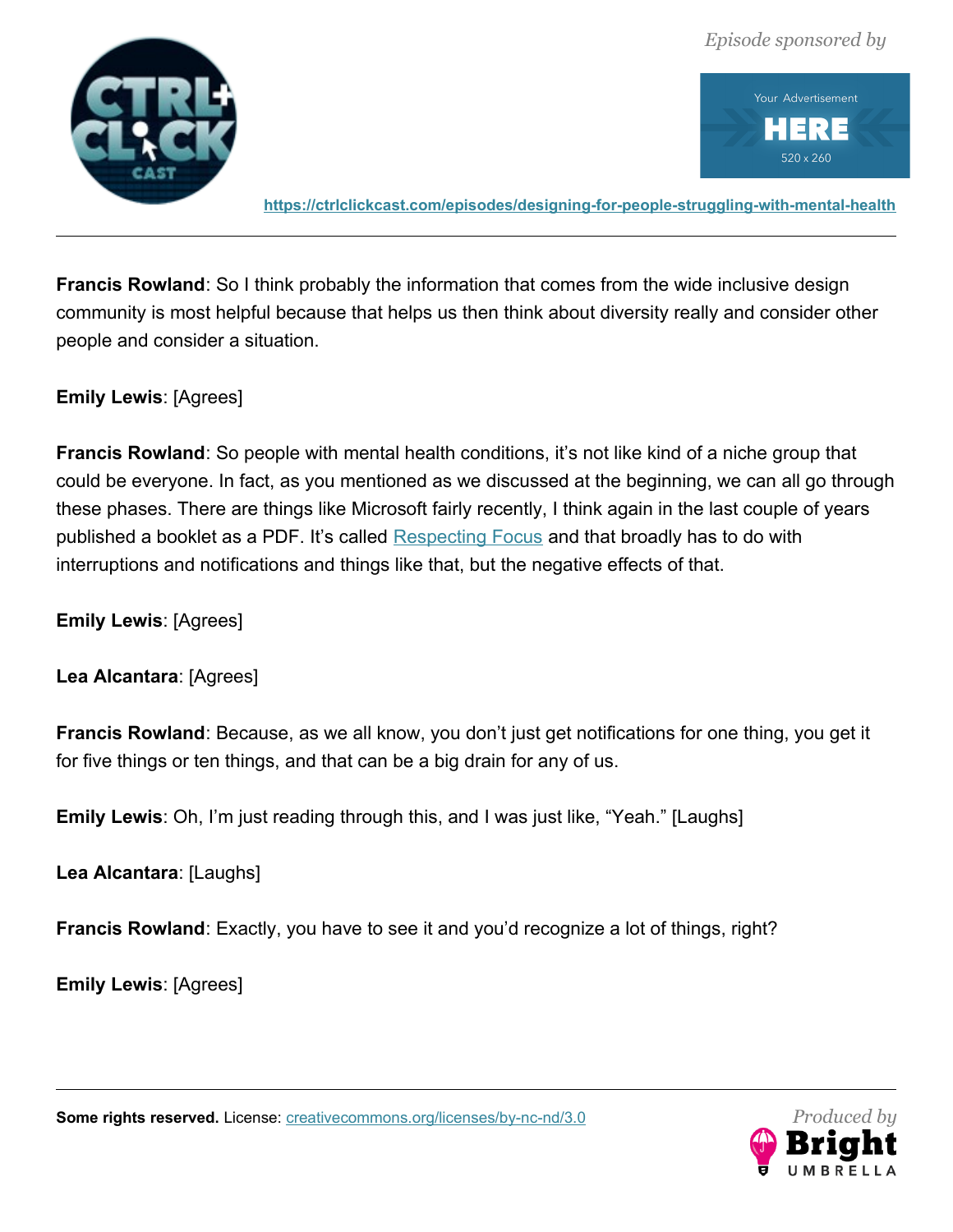



**<https://ctrlclickcast.com/episodes/designing-for-people-struggling-with-mental-health>**

**Francis Rowland**: So I think that's really good, and Microsoft generally I think is really interesting. They've got some very strong people. There's a woman called Kat Holmes who is based in the States who works a lot on accessibility and broadly on inclusive design.

**Emily Lewis**: Yeah.

**Francis Rowland**: And she is worth looking up also I think with the articles that she's written and interviews of her, I think she's brilliant, and she's recently kind of launched something called [Mismatch Design](https://mismatch.design/) that's looking at this issue of how we think about inclusive design and how we think about inclusivity, what it means.

**Emily Lewis**: [Agrees]

**Lea Alcantara**: [Agrees]

**Emily Lewis**: I'm looking at her blog right now. She's got a wide range of topics but all sort of in that concept of redefining who the user is, that it's so much bigger than we think.

**Francis Rowland**: Yeah, exactly. I think it's helping change perspective really. It's the key then.

**Emily Lewis**: [Agrees]

**Francis Rowland**: So rather than inclusive design and accessibility being a kind of a checklist-driven thing, "Have we done this? Yes, yes, yes," it's more about people and considering them in their situation and kind of helping them do something, do whatever it is they're trying to do, find something.

**Emily Lewis**: Excellent. We'll have links to all of those in the show notes, and you would send us a couple of others in email that will link to, too, in addition to the ones that you've mentioned.

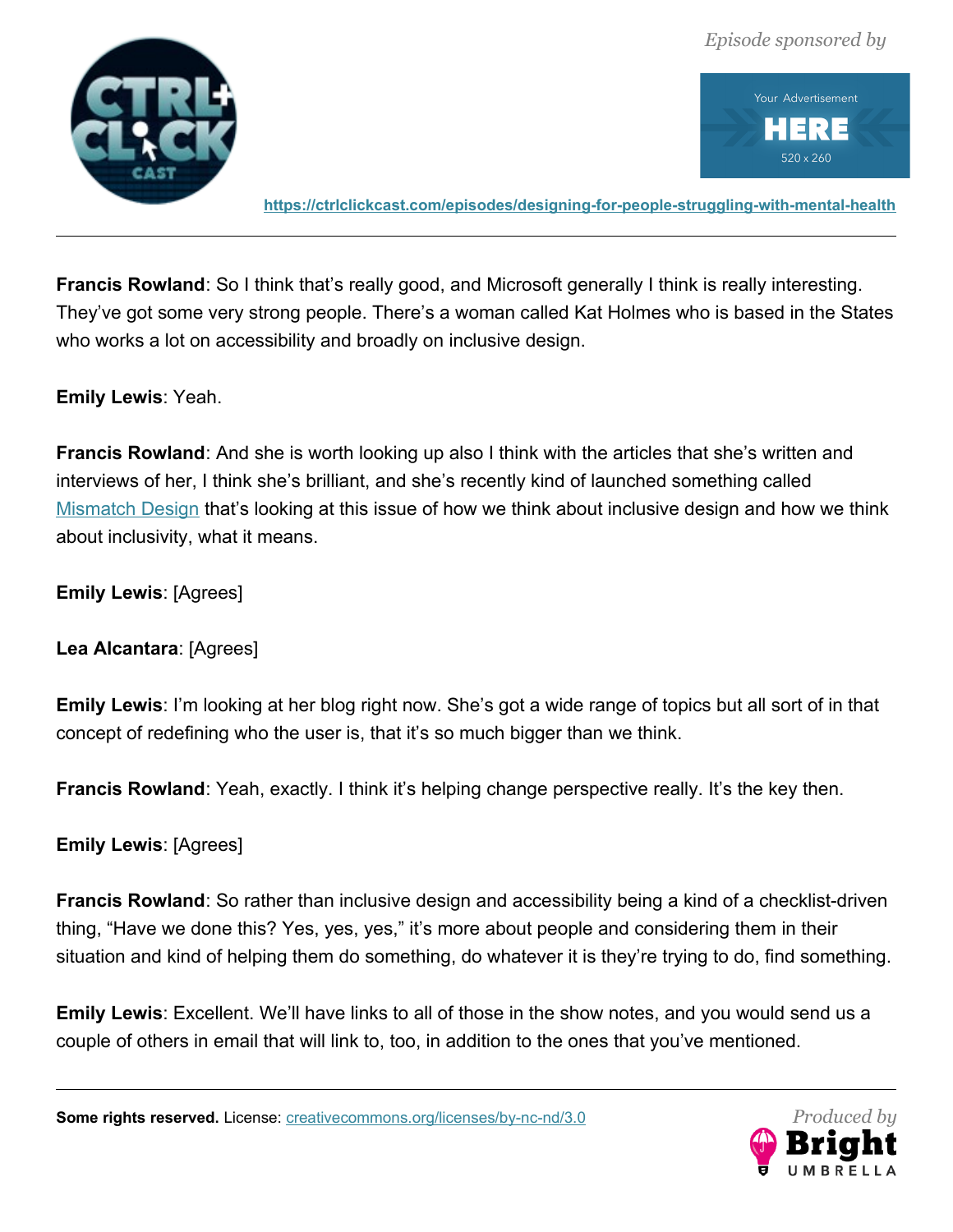



**<https://ctrlclickcast.com/episodes/designing-for-people-struggling-with-mental-health>**

**Francis Rowland**: Yeah, I could tell you about a couple of those, if you like.

**Emily Lewis**: Yeah, sure. So one of the things you included was something from Sigma, Accessible Spaces, and it's sort of inclusive design beyond screens. Can you talk about that a little bit? This is really interesting.

**Francis Rowland**: Yeah, so I think this is a work by some of my colleagues that taking the thinking around what it means to design inclusively, and once you begin to have this mindset, this perspective, you can then, of course, apply it in non-digital environment, so physical spaces as well as things that we see on our screens, so the accessibility of buildings or the accessibility of presentation of all the kinds of information or events that people can join in.

# **Emily Lewis**: [Agrees]

**Francis Rowland**: There are different aspects of accessibility that aren't the fallback things that we might often think about, but maybe more subtle to do with basically how welcoming is something.

#### **Emily Lewis**: [Agrees]

**Francis Rowland**: So the foreword in the piece that my colleagues have written is from another designer called **Alastair Somerville** here in the UK and he talks about just a sense of "Is something welcoming" and it's a very human aspiration really to make something welcoming. So applying that to physical and digital spaces is a very important thing to try and do.

**Emily Lewis**: Yeah, I like his statement in that foreword that accessibility supports the whole experience, physically and emotionally. That really fits very well into our conversation today.

#### **Francis Rowland**: Yeah.

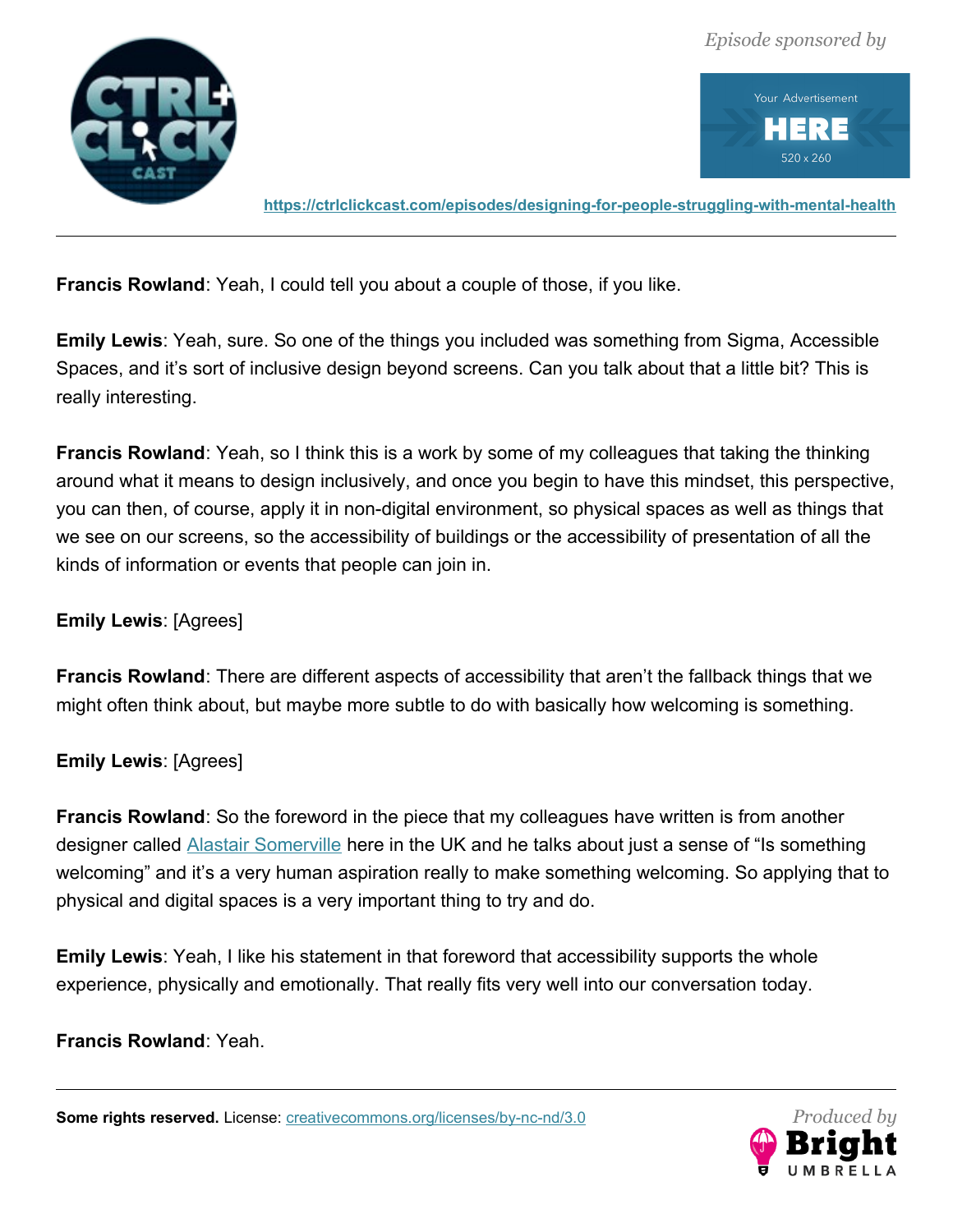

Your Advertisement P) Ξ 520 x 260

**<https://ctrlclickcast.com/episodes/designing-for-people-struggling-with-mental-health>**

**Lea Alcantara**: Yeah.

**Francis Rowland**: Yeah, exactly.

**Lea Alcantara**: So Francis, do you have any final advice for designers who want to be more sensitive in creating experiences that are comfortable for people who struggle with mental health?

**Francis Rowland**: Well, hopefully, this isn't sound trite, but I think just to be compassionate is the thing, like I was just mentioning really is this idea of being human, thinking about the people. When we talk about human-sensitive design, it's not just an ISO standard, it's other people and their situations, so sometimes I guess taking a step back from what we're doing, if we're busy making things, thinking about the people who will use them eventually, is it going to help them out? Is it going to get in their way? Is it going to help them achieve what they need to do? And what impact it might have if we make different kinds of decisions. I think all of that can be rooted in being compassion and taking the time to think about other people really.

**Emily Lewis**: [Agrees]

**Lea Alcantara**: Oh, very important topic.

**Emily Lewis**: Yeah.

**Lea Alcantara**: Yeah. [Laughs]

**Emily Lewis**: I feel like not just to be compassionate to other people, but open to listening to people's experiences.

**Lea Alcantara**: Yeah.

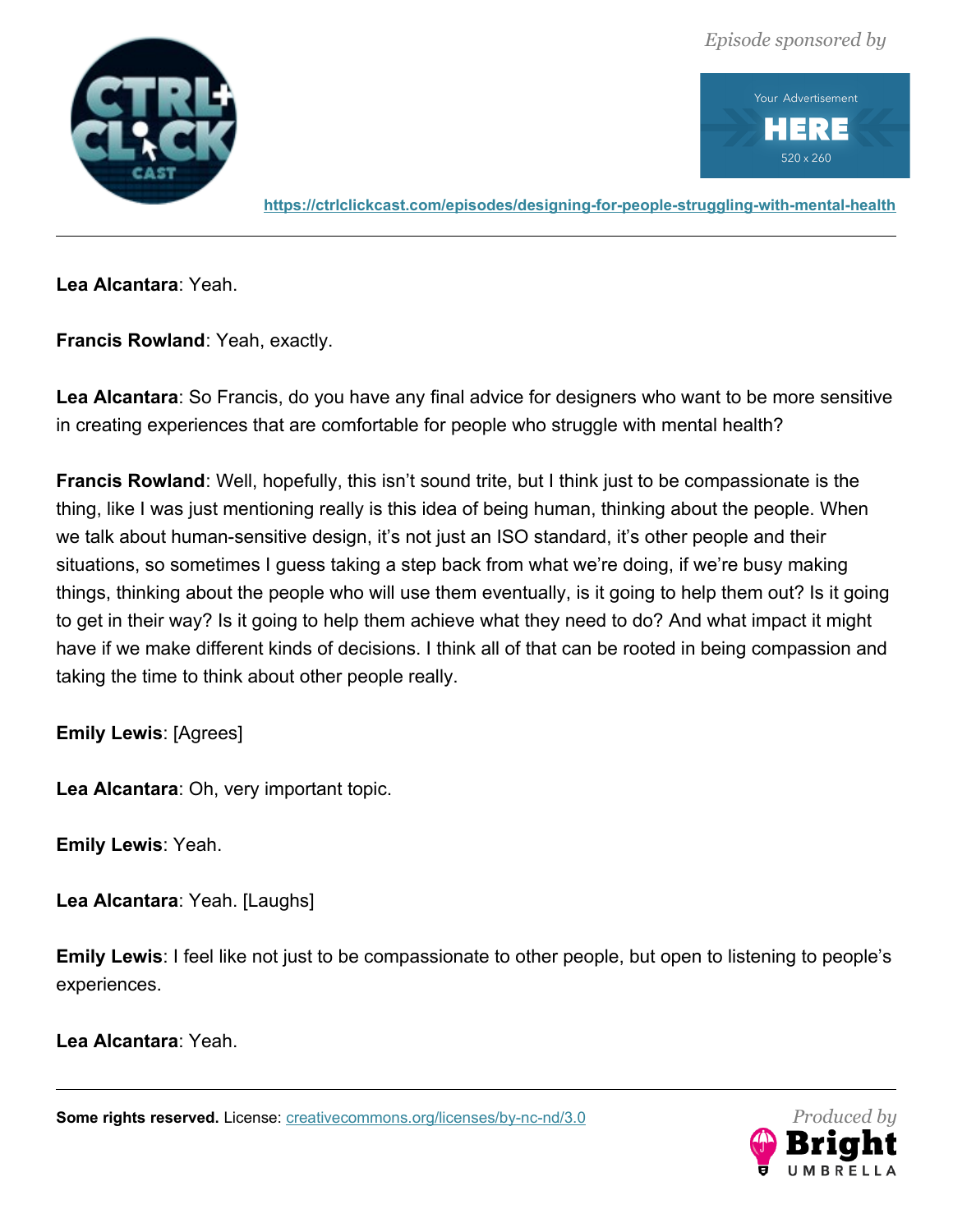



**<https://ctrlclickcast.com/episodes/designing-for-people-struggling-with-mental-health>**

**Emily Lewis**: And if you personally feel you can, to share your experiences. Now that I'm in a better place than I was a few years back, I feel comfortable talking about some of my challenges with mental health, and I think it's useful for me to talk about t. You can work towards not feeling uncomfortable. You can work towards not feeling weird when someone tells you about something like that and having a compassionate approach, so you're open to hearing people share their experiences so that can inform how you may approach your work or what you're building, because like Francis says, it's about compassion and that's also includes being open to hearing what someone else might have experienced.

## **Francis Rowland**: Yes.

**Emily Lewis**: So Francis gave us a bunch of resources we're going to link to in the show notes, but we're also going to add a few more resources for anyone who may be struggling with mental health. We will list the National Suicide Prevention Lifeline, the Veterans Crisis Line, the Substance Abuse and Mental Health Services Administration, as well as a really useful, at least here in the US, and if I can find something for the UK, but it's a locator to help you find behavioral health treatment services in your area. So we will make sure that those are listed as well.

**Lea Alcantara**: All right, but that's all the time we have for today, but before we finish up, we've got our rapid fire ten questions so our listeners can get to know you a bit better. Are you ready, Francis?

**Francis Rowland**: I think so.

**Emily Lewis**: [Laughs]

**Lea Alcantara**: Okay. First question, what's your go-to karaoke song?

**Francis Rowland**: [Laughs]

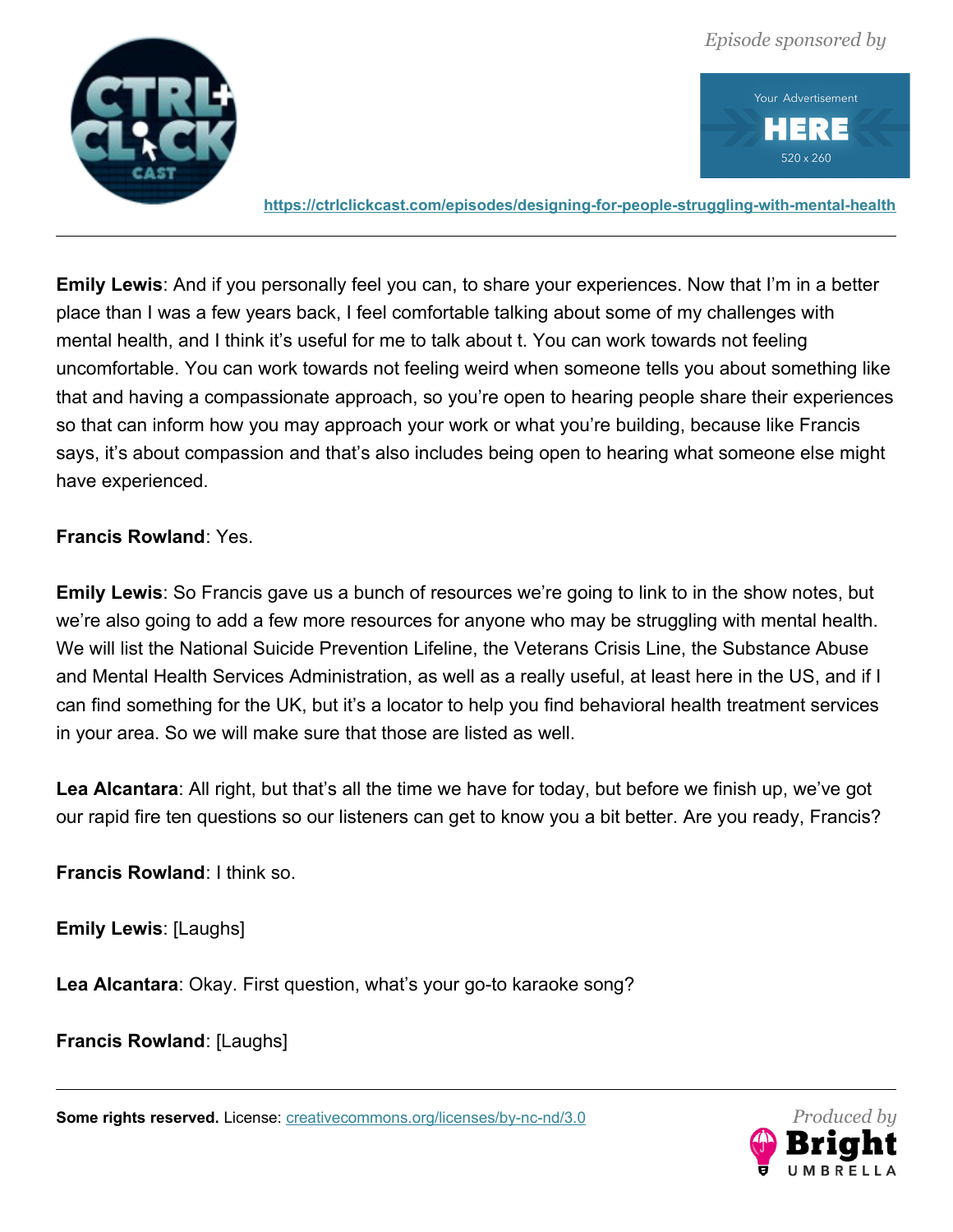



**<https://ctrlclickcast.com/episodes/designing-for-people-struggling-with-mental-health>**

**Emily Lewis**: [Laughs]

**Francis Rowland**: Go-to karaoke song, this is not going to be very rough, is it? But I have to think about that one. It's probably something by Led Zeppelin, but I'd have to think about which one really.

**Emily Lewis**: [Laughs]

**Francis Rowland**: Hopefully, nothing with high notes in it.

**Emily Lewis**: [Laughs]

**Francis Rowland**: [Laughs]

**Emily Lewis**: What advice would you give your younger self?

**Francis Rowland**: Trust your friends.

**Emily Lewis**: [Agrees]

**Lea Alcantara**: What's your favorite PG-rated curse word?

**Francis Rowland**: Well, that might change totally, damn, probably damn.

**Emily Lewis**: [Laughs]

**Lea Alcantara**: [Laughs]

**Francis Rowland**: We say that quite loud over here.

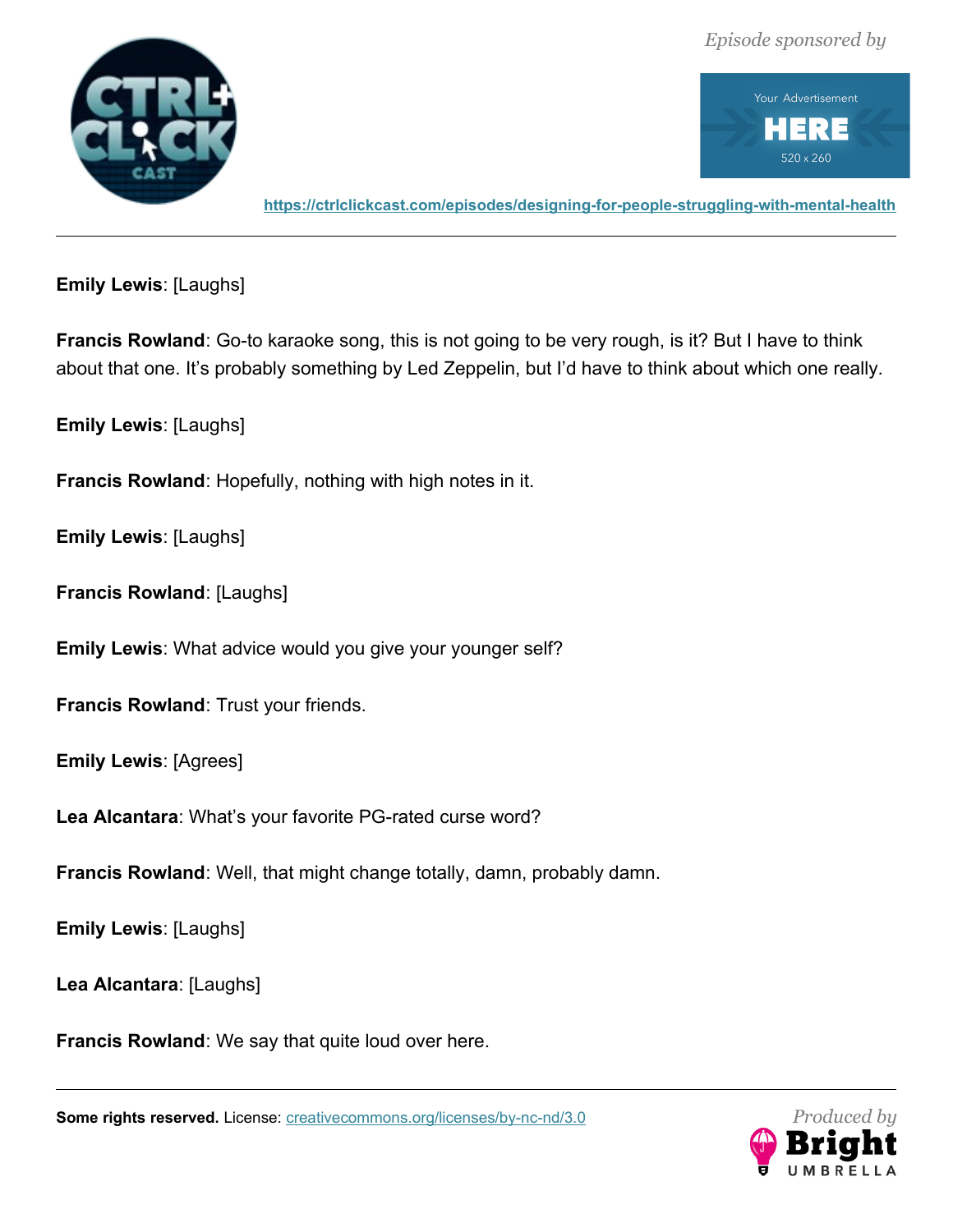



**<https://ctrlclickcast.com/episodes/designing-for-people-struggling-with-mental-health>**

**Emily Lewis**: Who's your favorite superhero?

**Francis Rowland**: I would say my favorite superhero is probably quite like Silver Surfer.

**Emily Lewis**: [Agrees]

**Lea Alcantara**: Cool.

**Francis Rowland**: Mysterious. [Laughs]

**Emily Lewis**: [Laughs]

**Lea Alcantara**: What is your favorite time of the year?

**Francis Rowland**: I like summer.

**Emily Lewis**: If you could change one thing about the web, what would it be?

**Francis Rowland**: Oh, well, probably making it a little bit more inclusive.

**Lea Alcantara**: [Agrees]

**Emily Lewis**: [Agrees]

**Lea Alcantara**: What are three words that describe you?

**Francis Rowland**: Listener, aikidoka, and father.

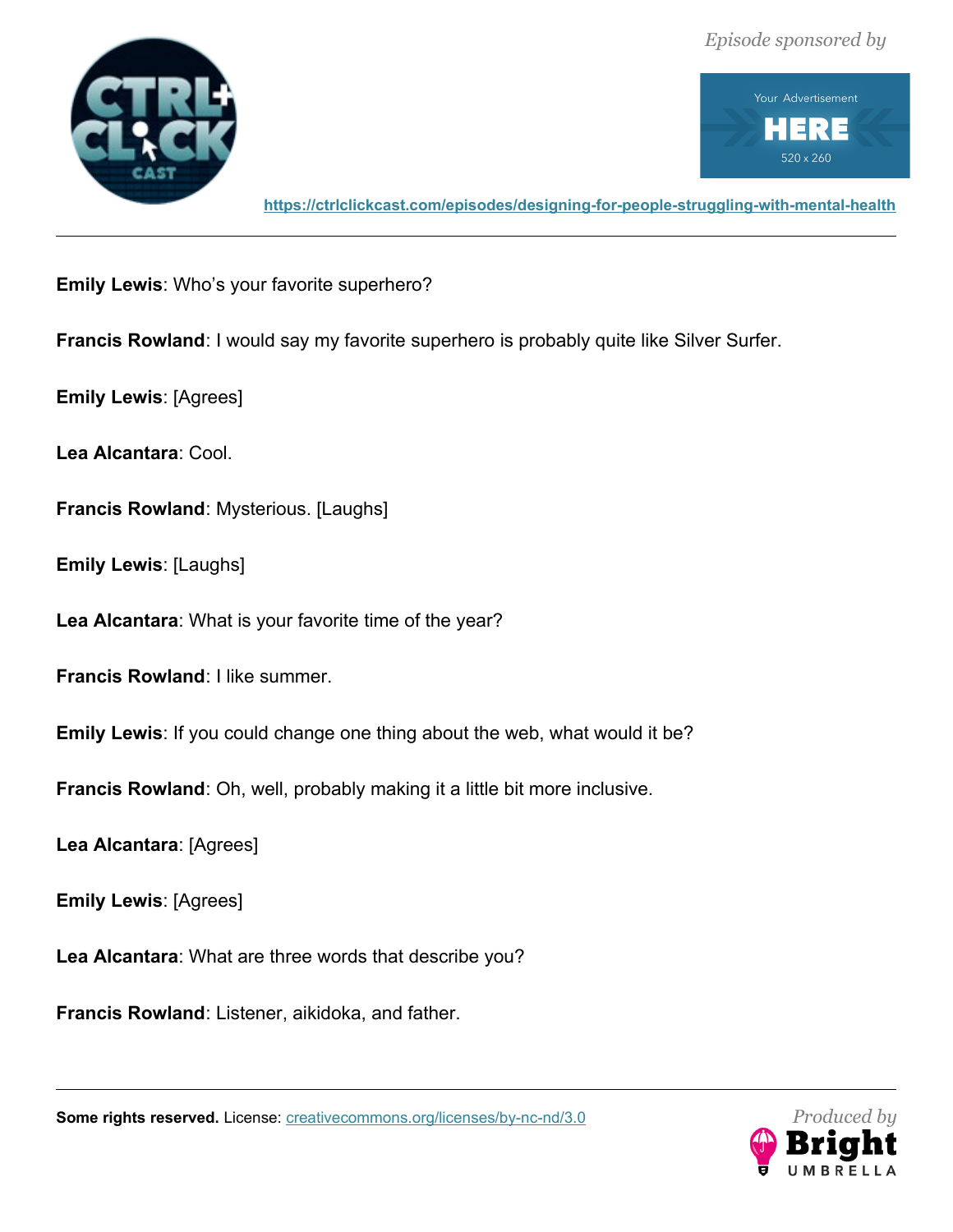



**<https://ctrlclickcast.com/episodes/designing-for-people-struggling-with-mental-health>**

**Emily Lewis**: I have to ask what was that second thing.

**Francis Rowland**: [Laughs]

**Emily Lewis**: I've never heard that before.

**Francis Rowland**: An aikidoka is a Japanese word. It's a term for somebody who practices a martial art called aikido.

**Emily Lewis**: Oh, okay. How about three words that describe your work?

**Francis Rowland**: Okay. Strategy, design, and people.

**Emily Lewis**: [Agrees]

**Lea Alcantara**: What's your favorite meal of the day?

**Francis Rowland**: Breakfast, I think.

**Emily Lewis**: All right, last question, coffee or tea?

**Francis Rowland**: Coffee.

**Emily Lewis**: [Agrees]

Lea Alcantara: Thank you. So that's all the time we have for today. Thanks for joining the show.

**Francis Rowland**: My pleasure. It was great. Thank you very much.

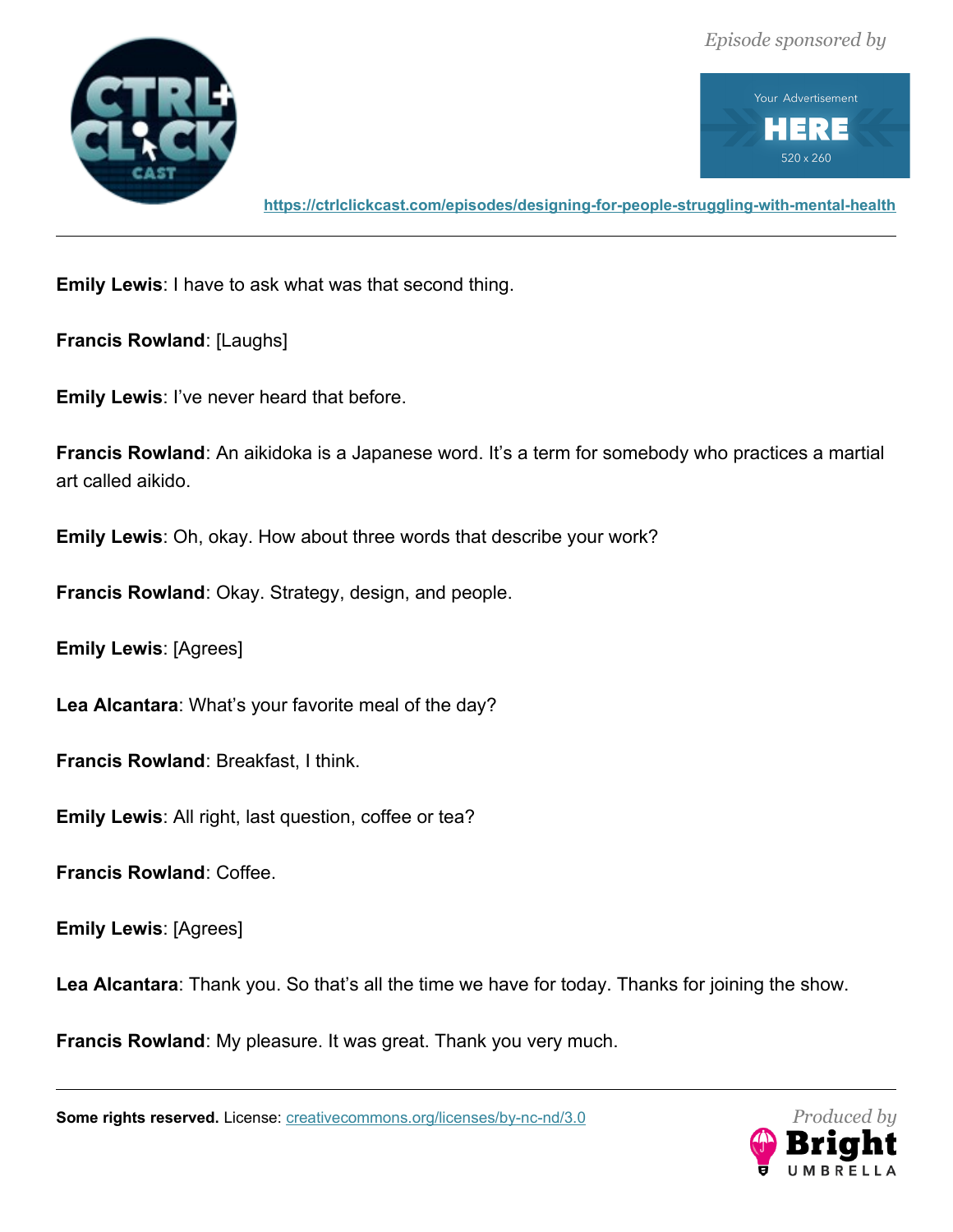

Your Advertisement RE  $520 \times 260$ 

**<https://ctrlclickcast.com/episodes/designing-for-people-struggling-with-mental-health>**

[Music starts]

**Emily Lewis**: In case our listeners want to follow up with you, where can they find you online?

**Francis Rowland**: Probably the easiest is Twitter so I'm @francisrowland on Twitter.

**Lea Alcantara**: Great.

**Emily Lewis**: Thanks again, Francis. I think this is a really important topic and I'm so appreciative that you shared with our listeners today.

**Francis Rowland**: Oh, it's my pleasure. I'm really glad.

Lea Alcantara: CTRL+CLICK is produced by **Bright Umbrella**, a web services agency invested in education and social good. Today's podcast would not be possible without the support of our hosting partner [Arcustech!](http://arcustech.com/)

**Emily Lewis**: We also want to thank our listeners for tuning in! If you want to know more about CTRL+CLICK, visit our website [ctrlclickcast.com.](http://ctrlclickcast.com/)

**Lea Alcantara**: Speaking of our website…

**Emily Lewis**: [Laughs]

**Lea Alcantara**: We are in the final stages of our mobile refresh and EE 4 upgrade. Starting December 5<sup>th</sup>, you'll finally have a great mobile friendly experience on our site, finally. [Laughs]

**Emily Lewis**: [Laughs]